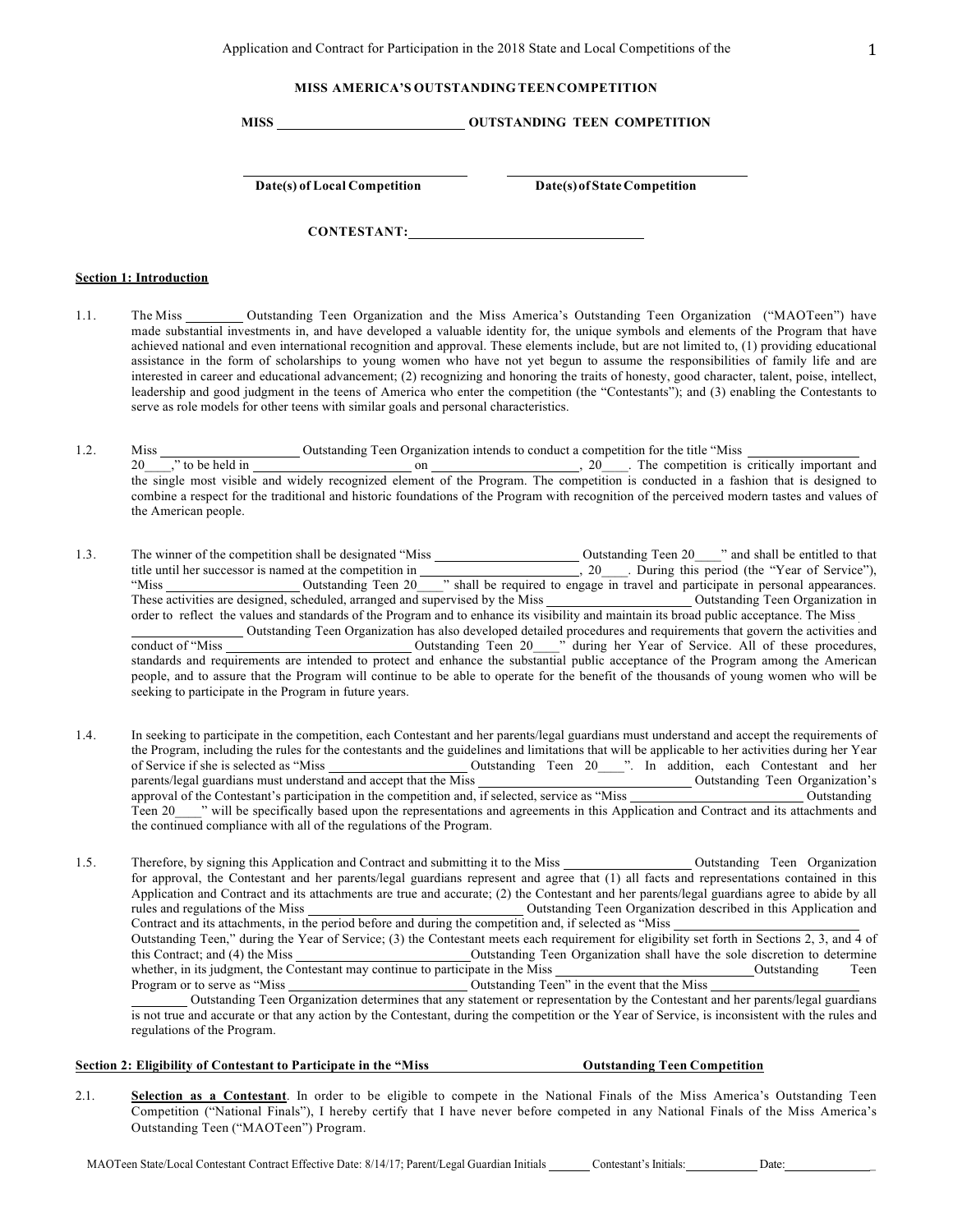I understand that I am only eligible to compete in one State Finals of the MAOTeen Program per Competition Year.

2.2. **Age**. I am currently years of age. I was born on

I understand that, in order to be eligible to compete in the National Finals of MAOTeen, all of the following bullets apply. The Contestant:

- o Must be a minimum of thirteen (13) years of age on the first day of the State competition.
- o May not have graduated from high school before the start of the MAOTeen National Finals, except for 16-year-olds (or younger) who graduated early.
- o May not turn eighteen (18) years of age on or before July 31 of the year of the National Finals in which she will compete.
- o Must **not** be eligible to compete in a Miss America Organization Local or State Competition at any point during the current Competition Year. (See Section 2.2. of the Miss America Contestant Contract.)

(A copy of my birth certificate is included with Attachment A, the Supplemental Fact Sheet.)

- 2.3. **Residence**. I understand that, in order to be eligible to compete in the Local or State Competition in anticipation of competing in the National Finals, I must reside in, be enrolled in, and attending classes on a full-time basis at an accredited public, private or home schooling program with passing scores (passing scores as determined by state accreditation score) in academic and citizenship grades.
	- 2.3.1. If I am claiming eligibility to compete in the Miss **Outstanding Teen** Competition based upon my permanent residence in the state, the District of Columbia, or a U.S. territory in which I am competing and this competition is a Local Competition, I must have been a resident of that state for at least six (6) months prior to the first day of competition at the Local Competition. If this competition is a State Competition and I am competing as an At-Large contestant, I must have been a resident of that state for at least six (6) months prior to the first day of the State Competition. I currently reside at \_\_\_\_\_\_\_\_\_\_\_\_ in the state of . I have resided at this address since **Example 2.1** I have included proof of this residency in the form of (driver)

license, automobile registration, current lease, or other official document establishing residency).

If my residency at this location was established within six (6) months preceding this Local or State competition, my last previous residence was in , state of . I lived at that address from

(date) to . I agree to provide the Miss Outstanding Teen Organization with any additional information or documents that may be required within five (5) business days to determine my residency in the state in which I am competing if my residence is relevant to my eligibility.

If I am claiming eligibility to compete in the Miss \_\_\_\_\_\_\_\_\_\_\_\_\_\_\_\_\_\_\_\_\_\_\_\_\_\_\_\_\_ Outstanding Teen Competition based upon my status as a student at a school that is located in a state other than my permanent residence, prior to the first day of competition, I must have successfully completed at least one semester as a full-time student, and presently be enrolled and physically attending classes on a full-time basis at an accredited public or private school. For the purpose of this Section 2.3.1, I understand my physical attendance of classes in the state in which I am competing is a requirement for eligibility to compete based upon my status as a student. I am providing the following information with this Application and Contract for Participation: (1) Proof of current enrollment; (2) Proof that I have successfully completed at least one semester as a full-time student (transcripts); and (3) Proof that I physically attend classes in the state in which I am competing.

- 2.3.2. I am currently enrolled at School in School in state of , where I am presently attending classes in accredited courses. I represent and warrant that I am considered a "full-time student" by the school that I attend. I have attached a copy of a registration form from the school that shows this enrollment. I physically attend classes in the state in which I am currently competing for the title.
- 2.3.3. I am currently home schooled in the state of . I rank in the grade according to my home school certification. I have attached documentation showing my current grade ranking according to my home school certification and have also attached my state's current requirements concerning home schooling.
- 2.4. **Citizenship**. I am a citizen of the United States of America.
- 2.5. **Language**. Most of the business that is conducted by Miss America's Outstanding Teen, Miss State's Outstanding Teen, and Miss Local's Outstanding Teen representatives is conducted in English; therefore I understand that I am required to be fluent in English to perform my duties.
- 2.6. **Education**. In order to be eligible to compete in the Miss Outstanding Teen Competition, I must be enrolled in an accredited public, private or home schooling program with passing scores (passing score as determined by state accreditation score) in academic and citizenship grades.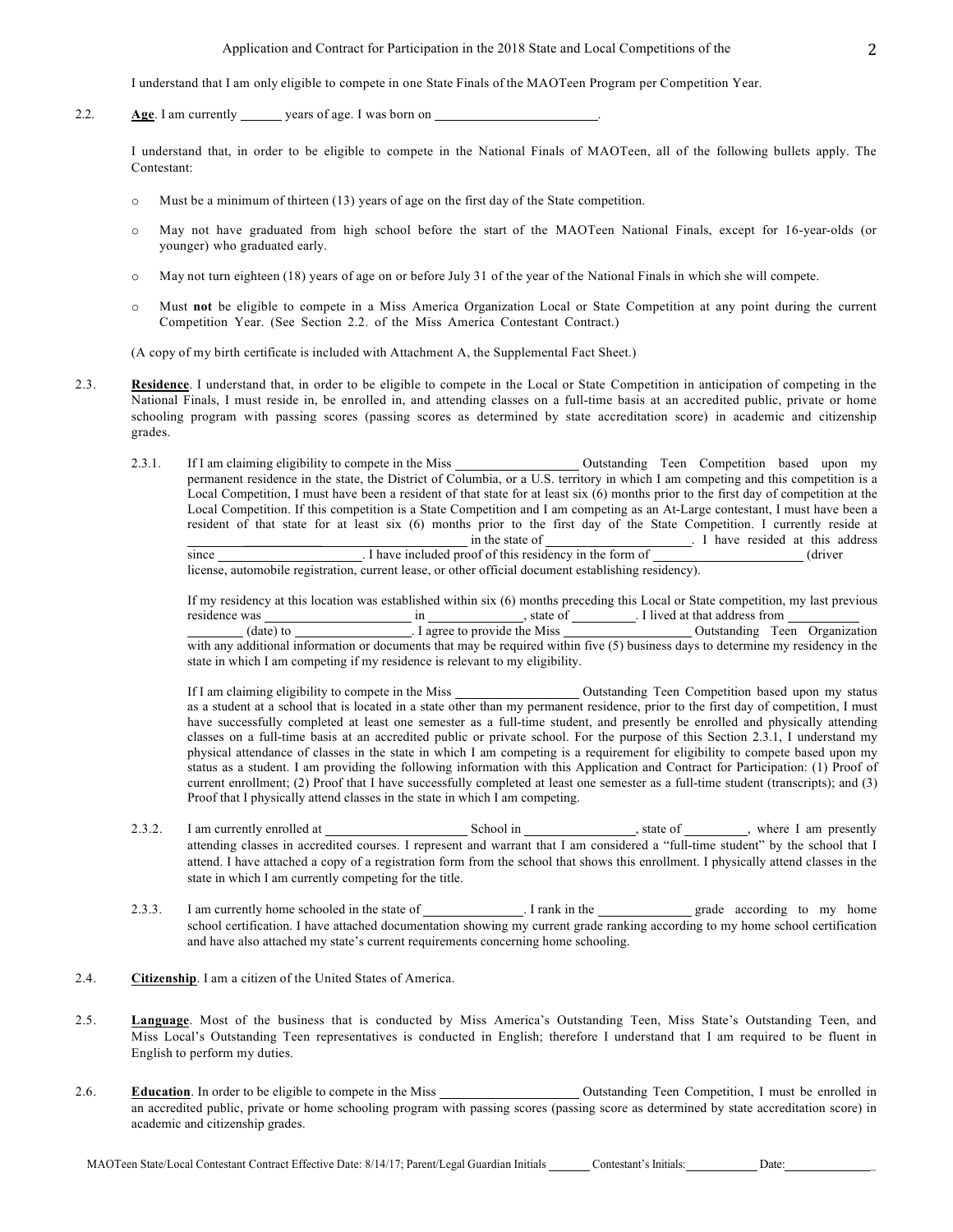- 2.7. **Personal Characteristics**. I understand that in order to be eligible to compete in the Miss Outstanding Teen Competition, I hereby certify to the Personal Characteristics set forth in this section:
	- 2.7.1. Gender: I am female.
	- 2.7.2. Marital Status: I am not now and have never been married.
	- 2.7.3. Parental Status: I am not now pregnant and have never been pregnant. I am not the adoptive parent of any child.
	- 2.7.4. Good Character: I am of good moral character and I have not been involved at any time in any act of moral turpitude.
	- 2.7.5. Criminal Record: I have never been convicted of any criminal offense and there are no criminal charges or criminal investigations of any sort presently pending against me. I understand that I may make an appeal to MAOTeen if criminal offenses/charges for which I have been convicted are considered minor or petty offenses in my state or another state. The appeal must be presented to MAOTeen through legal counsel of my choice.
	- 2.7.6. Prior Conduct: I have never and will not perform any act or engage in any activity or employment that is or could reasonably be characterized as dishonest, immoral, or indecent.
	- 2.7.7. Health: I am in good health and can, to the best of my knowledge, participate fully in any Program activities without any outside assistance. I understand that I must participate in and be judged in all phases of competition, which includes Talent, Lifestyle and Fitness, Evening Wear/On-Stage Question, and Private Interview at Local and State competitions, and additionally in Scholastic Achievement at the State and National Level and agree that all decisions of the judges are final and binding.
	- 2.7.8. Substance Abuse. I do not use or consume any illegal, controlled or dangerous substances or abuse the use of alcohol or other dangerous substances.

#### 2.8. **Contractual and Other Obligations**.

2.8.1. **National Service Platform Requirement**. Miss America's Outstanding Teen, Inc. has entered into an agreement with Children's Miracle Network Hospitals as the Miss America's Outstanding Teen Organization's National Platform. As a contestant in the Miss America's Outstanding Teen program, I am being requested to assist with raising money to support the Children's Miracle Network Hospitals, the Miss America's Outstanding Teen, Inc. Scholarship Fund, the Miss America Organization Scholarship Fund, and my local and state scholarship funds.

If I am a local teen contestant, I understand that it is optional for me to raise money at www.MAOTeen4Kids.org. But, I understand that it is a requirement for me to create and maintain a personal fund raising account at www.MAOTeen4Kids.org if I am a teen contestant competing for a Miss America's Outstanding Teen State title or a Miss America's Outstanding Teen State titleholder who will be competing at the Miss America's Outstanding Teen National Competition. This requirement will aid me in performing such other acts and deeds in accordance with the instructions and requirements of Miss America's Outstanding Teen, Inc. as the requirements of this program may change from time to time.

## 2.8.2. **Prior Competition Commitments.**

A. At the time of my present participation in a MAOTeen Local or State competition of the current competition year, I do not hold a local, state, national, or international title of a competition that is of a similar nature of MAOTeen. *This may include any competition that has any of the following elements: interview, fitness, talent, scholarships, community service, crown, and/or sash.*

B. If I have competed in other competitions and won a title, I understand that I must give up that title by midnight of the day prior to the first day of any MAOTeen competition. ("Competition" includes rehearsals. Example: If the competition final is on a Saturday night and rehearsals began on any day prior to the finals, you must resign before the rehearsals begin.) I will provide written confirmation (before I will be allowed to compete) from an official of the organization with which I have won a title. This document must state they have accepted my resignation and I am under no obligation from their organization.

### 2.8.3. **Prior Contractual Commitments.**

At the time of my first MAOTeen competition in the first local or state competition in which I competed this competition year, and since that participation:

A. I have not authorized any person, firm or corporation to use my name, photograph, picture, or present or future title that I hold or may hold, in connection with an endorsement to advertise any commercial product.

B. I am not a party to any contract with any person, firm or corporation in respect to any present title that I hold or may hold, nor have I made any commitments for the future regarding any such titles.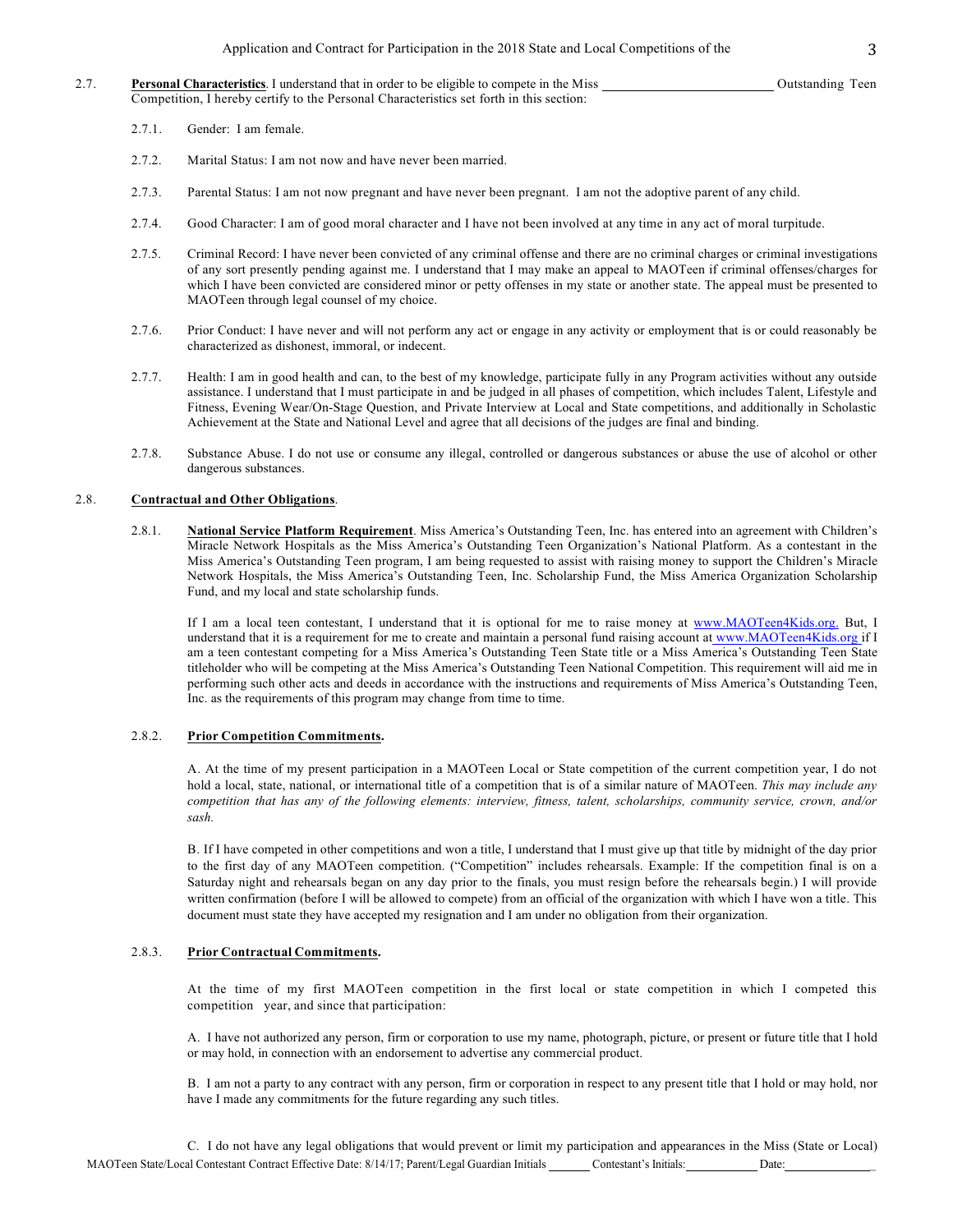Outstanding Teen Competition, or the National Finals of the Miss America's Outstanding Teen Competition Outstanding Teen" or "Miss America's Outstanding Teen," in the Year of Service, or my compliance with the rules, regulations and conditions of the Program.

## 2.8.4. **Other Competitions.**

A. If I am **not** selected as "Miss (Local/State) Outstanding Teen," I may participate in other similar competitions to MAOTeen. **If** I win a title with another competition system, I understand that I must relinquish that title **prior** to participating in any MAOTeen preliminary. *See 2.8.2; letter B for further instructions.*

B. If I am not selected as "Miss (State) Outstanding Teen" at the State Finals or "Miss America's Outstanding Teen" at the National Finals, I will continue to hold the title of "Miss (Local/State) Outstanding Teen" until my successor is selected or appointed. I understand that I may, at the discretion of my competition Executive Director, be allowed to shorten my year of service so that I can participate in a MAOTeen preliminary in the next competititon year.

C. I agree that during my year of service, I will not associate in any way with, promote, or become a contestant or participant in any other national or international competition or preliminary competition of a similar nature to the Miss America's Outstanding Teen Program. *This includes any competition that has any of the following elements (combined or singular): interview, fitness, talent, scholarships, community service, a crown and/or sash.*

- 2.8.5. **Use of the Miss Outstanding Teen or MAOTeen Titles, Words and Symbols**. After the conclusion of my Year of Service, if I am advised by the Miss Outstanding Teen Organization or MAOTeen that, in its sole and exclusive judgment, my use of any of the titles, words or symbols associated with MAOTeen and the Program has caused or is reasonably likely to cause harm to the Miss Outstanding Teen Organization or MAOTeen, I agree to discontinue any such use immediately. I understand and agree that the judgment of the Miss Outstanding Teen Organization or MAOTeen shall be final and binding.
- 2.8.6. **Attorney Review of Application and Contract**. I have been given sufficient opportunity to review this Application and Contract and its attachments, including the Supplemental Fact Sheet (Attachment A); the Emergency Information Form (Attachment B); the Scholarship Rules and Regulations (Attachment C); and any other attachments identified by the local or state organization. I have also had the opportunity to consult with an attorney of my own choosing to give me legal advice with regard to this Application and Contract. ( ) I have consulted an attorney about this Application and Contract. ( ) I have decided that I do not need to consult an attorney **(check applicable choice)**. I understand that this Application and Contract is a legal document and that if I sign and submit it to the Miss Outstanding Teen Organization and it is accepted, it will create legal obligations that will be binding on me. I agree to be bound by this Application and Contract and its attachments.
- 2.8.7. Changes in Circumstances. I understand and agree that if, at any time after I file this Application and Contract with the Miss Outstanding Teen Organization, whether before or during the competition or, if I am selected as "Miss Outstanding Teen," during my Year of Service, any of the facts stated in this Application and Contract or its attachments should change, I have the obligation to report any such change in writing immediately to the Miss Outstanding Teen Organization. I also understand that if I fail to do so, the Miss Outstanding Teen Organization may, in its sole discretion, determine to limit or prevent my participation in the Miss Outstanding Teen competition or to terminate my Year of Service as "Miss Outstanding Teen."
- 2.8.8. Expectation to compete in State and National Finals. I understand that if I am selected as "Miss (Local/State) \_\_\_\_\_\_\_Outstanding Teen," it is expected that I will compete at the State Finals, and, if successful, at the National Finals. If I elect not to participate at the next highest level, and if given the opportunity to withdraw, I understand that I will forfeit my title(s) and all rights associated therewith.

## **Section 3: Personal and Professional Background Information**

- 3.1. **Medical Information** (complete Attachment B Emergency Information Form).
	- 3.1.1. **Current Medical Condition**. (place a check at the beginning of all applicable lines) *ANY MEDICAL CONDITION, INCLUDING ILLNESS, DISEASE, PHYSICAL IMPAIRMENT, OR ACTIVITY LIMITATION, MUST BE LISTED AND EXPLAINED IN ATTACHMENT B - EMERGENCY INFORMATION FORM. IF ADEQUATE SPACE DOES NOT EXIST IN ATTACHMENT B, ATTACH A SEPARATE SHEET OF PAPER WITH THE ADDITIONAL EXPLANATION*.

() I <u>DO NOT</u> presently have any illness, disease, physical impairment, or activity limitation that could limit my participation in the required responsibilities and obligations of "Miss" Outstanding Teen," including durin Outstanding Teen," including during the Local competition, State Finals, or the National Finals, or if selected as the Local titleholder, State titleholder, or "Miss America's Outstanding Teen."

( ) I DO HAVE an illness, disease, physical impairment, or activity limitation that could affect my full participation in any phase of the competition or the required responsibilities and obligations of "Miss Cutstanding Teen," including during the Local competition, State Finals, or the National Finals, or if selected as the Local titleholder, State titleholder, or "Miss America's Outstanding Teen." I have provided full disclosure of all relevant information regarding this illness, disease, physical impairment, or activity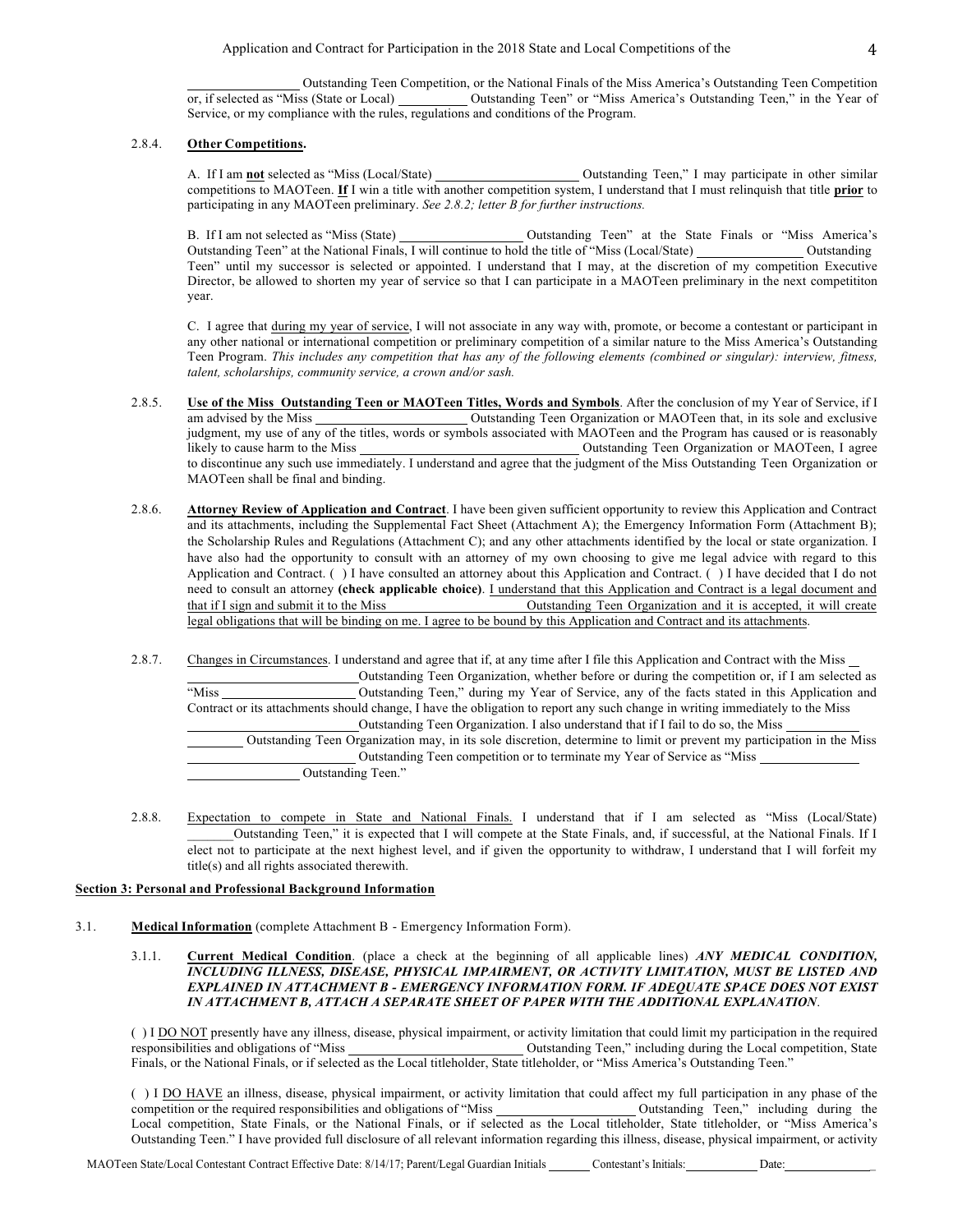limitation in Attachment B - Emergency Information Form. If adequate space does not exist in Attachment B, attach a separate sheet of paper with the additional explanation. I understand and agree that the information I am providing in Attachment B - Emergency Information Form, may disclose information which could jeopardize my ability to compete in a Local competition, State Finals, or the National Finals of the Miss America's Outstanding Teen Program. I agree that Miss America's Outstanding Teen, Inc. has the right to accept or deny this Application and Contract at any level of the Miss America's Outstanding Teen Program and I understand that the decision of Miss America's Outstanding Teen, Inc. is final and binding.

( ) My illness, disease, physical impairment, or activity limitation does not require the assistance of any special equipment or personnel.

( ) My illness, disease, physical impairment, or activity limitation will not interfere with my ability to carry out the required responsibilities and obligations of "Miss Outstanding Teen," including during the Local competition, State Finals, or the National Finals, or if selected as the Local titleholder, State titleholder, or "Miss America's Outstanding Teen."

( ) At the present time, I am receiving treatment or medication for the condition(s) described in Attachment B - Emergency Information Form.

( ) I am not currently receiving treatment or medication for an illness, disease, physical impairment, or activity limitation or any condition.

I ( ) do ( ) do not expect to be taking medication or to be receiving treatment for this illness, disease, physical impairment, or activity limitation or any condition during the competition or, if selected as "Miss Outstanding Teen," during my Year of Service if selected as the Local titleholder, State titleholder, or "Miss America's Outstanding Teen". All medications (prescribed, over-the-counter, vitamins, supplements) must be listed on Attachment B – Emergency Information Form.

3.1.2. **Current Medication**. (place a check at the beginning of all applicable lines)

( ) I am not currently taking regular medication other than over-the-counter medication. (Any over-the-counter medication must be listed in Attachment B - Emergency Information Form)

( ) I am currently taking medication on a regular basis as prescribed by my doctor. (Listed in Attachment B - Emergency Information Form.

( ) I take vitamins and/or supplements. (Listed in Attachment B - Emergency Information Form)

### **Section 4: Participation in the Competition**

4.1. **Participation in the Competition**. I agree to participate in the series of events and appearances leading up to the final selection of "Miss Outstanding Teen." These events shall commence and be scheduled on dates to be determined by the Miss Outstanding Teen Organization. I will be bound by the rules and regulations governing the Miss

Outstanding Teen Competition and the procedures for the awarding and supervision of all scholarships described in Attachment C. My participation in the competition shall include all public appearances required of me by the Miss

Outstanding Teen Organization, including, but not limited to, Internet, television and radio broadcasts, personal appearances, interviews, still photo sessions, and video and audio taping or filming of all or any part of the events associated with the competition.

4.2. **Conduct of the Competition**. I understand and agree that the Miss **OULS** Outstanding Teen Organization shall determine the manner and method of conducting the competition in its sole discretion. I further understand and agree that the Miss Outstanding Teen Organization shall also determine the time, method and manner of judging the competition and the

awarding and supervision of all scholarships in its sole discretion. The decision of the persons designated by the Miss

Outstanding Teen Organization to judge the various events in any and all matters pertaining to the selection of the winners shall be final in all respects.

- 4.3. **Televising and Sponsorship of the Competition**. I understand that the Miss **Competition** Outstanding Teen Organization makes no representations to me that the competition will be televised or broadcast on either a live or tape-delay basis, or that the competition will be sponsored by one or more sponsors, or that I will be personally or individually involved in any specific appearance in any broadcast.
- 4.4. **Permanent License of Publication Rights**. I hereby authorize the Miss **Constant Access** Outstanding Teen Organization and anyone duly licensed or authorized by the Miss Outstanding Teen Organization to (1) televise, photograph, broadcast and/or make radio, Internet, television, video and audio tapes or motion picture recordings of me individually or in a group; (2) use or re-use such photographs, recordings, video tapes, audio tapes and/or motion picture films in all media throughout the world in perpetuity; and (3) use my name, likeness and/or physical depiction for any purpose in perpetuity, in an unedited or edited manner or fashion as the Miss <u>Course outstanding</u> Teen Organization, in its sole discretion, shall determine. This authorization shall also include the use of all such photographs, recordings, videotapes, audiotapes and/or motion picture films made during my Year of Service, if I am selected as the "Miss Outstanding Teen."
- 4.5. **The Miss Outstanding Teen Organization Ownership of Rights**. I understand and agree that all photographs, tapes and films made of me for trade, advertising and any other purpose or purposes as a participant in the competition, and any use of my name, likeness and/or physical depiction when identified with the Program, shall be the sole and exclusive property of the Miss Outstanding Teen Organization. I understand and agree that I shall have no claim or right to those photographs, tapes and films,

not only during the period between and during the competition and, if I am selected as the "Miss Outstanding Outstanding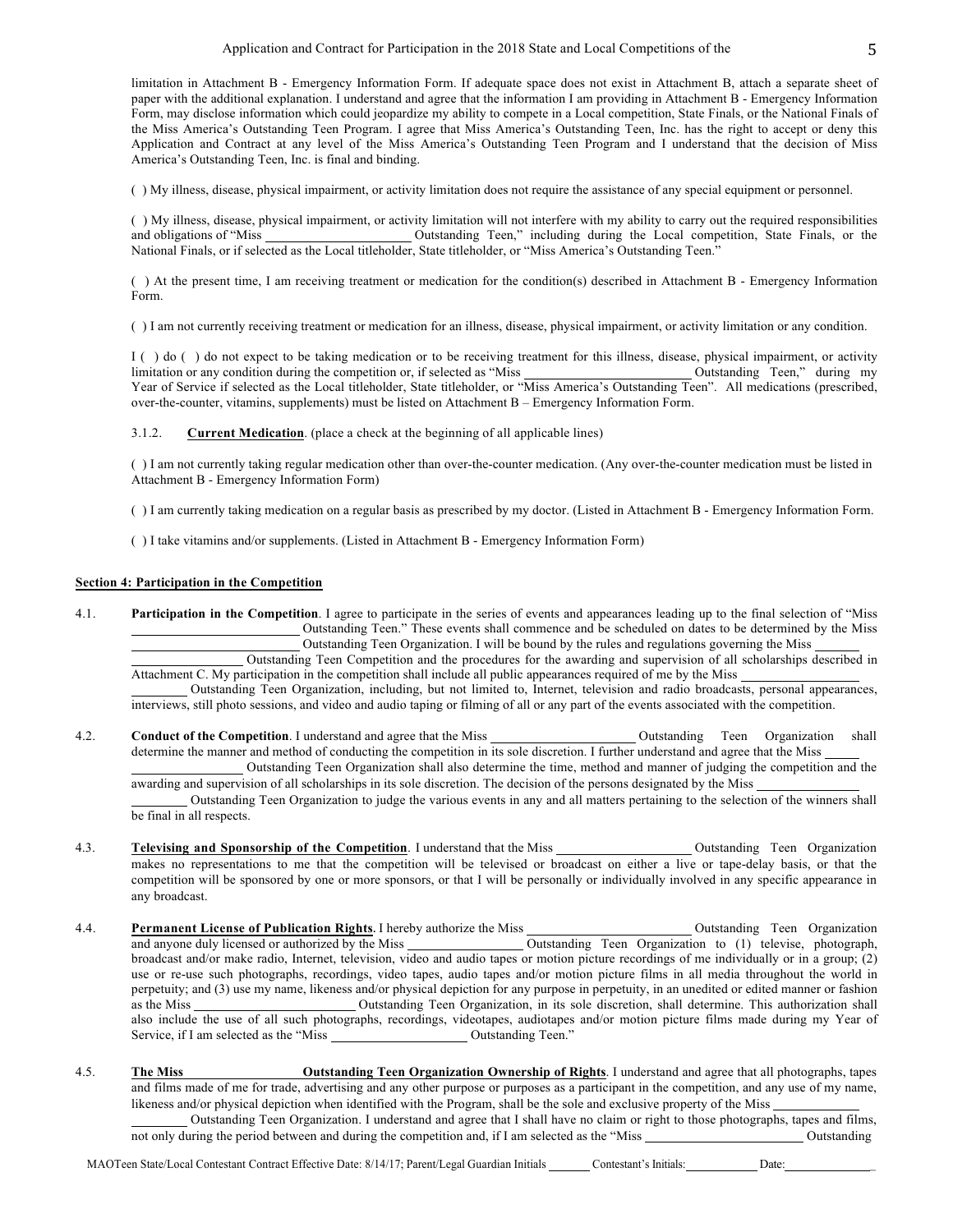Teen," during my Year of Service, but in perpetuity thereafter. I understand and agree that this provision refers to and includes all photographs, tapes and films from any activities relating to the competition, including, but not limited to, interviews, rehearsals and publicity events, either individually or as a member of a group.

- 4.6. **Selection as Runner-Up**. If I am selected at the competition as a runner-up for the title of "Miss Outstanding Teen," I agree to remain available to assume all of the rights, obligations and commitments of the Year of Service, as described in Section 5 of this Application and Contract, in the event that the Miss Outstanding Teen Organization appoints me to do so by reason of the inability or ineligibility, during the Year of Service, of any Contestant who was selected as "Miss Outstanding" Outstanding Teen" or as another runner-up.
- 4.7. **Change in Circumstances**. I understand that if, at any time between the date of this Application and Contract and the completion of the competition, any facts concerning my eligibility to participate in the competition should change, including, without limitation, my citizenship, marital or parental status, good character and reputation or, if relevant to my eligibility, my residence, employment or educational status, the Miss Outstanding Teen Organization shall have the right, in its sole discretion, to determine that I am not eligible to participate in the competition.

## **Section 5: Commitment for Service as Miss Outstanding Teen**

- 5.1. **Full-time Service as Miss Outstanding Teen**. If I am selected as "Miss **Outstanding Teen**" at the competition, I will serve as "Miss **Outstanding Teen**" during the Year of Service and until my Outstanding Teen" during the Year of Service and until my successor is selected or appointed. I agree that I will dedicate my efforts and energy during my Year of Service to the fulfillment of these duties and obligations, and that I will engage in no other business or other activities, other than school, that will in anyway interfere with the duties and obligations of my Year of Service.
- 5.2. **Availability for Appearances and Events**. I agree to make myself available for such personal appearances, interviews, testimonials, endorsements, filming, tapings, photographic and recording sessions and other various commitments and events related to my Year of Service that the Miss Outstanding Teen Organization has made and will make for me in its sole discretion.
- 5.3. **Independent Contractor Status**. I understand and agree that I am and will remain an independent contractor with respect to "Miss Outstanding Teen." I am not and will not become an employee of the Miss Outstanding Teen Organization during my Year of Service. The authority granted by this Application and Contract to the Miss Outstanding Teen Organization to act on my behalf is intended for the mutual convenience of the Miss Cutstanding Teen Organization and me and in order to provide an effective means of organizing my activities during my Year of Service.
- 5.4. **Development of Platform**. I understand and agree that an important element of the Program is the development of a central theme with impact and importance that can form the basis of my appearances and presentations (the "Platform"). I agree to work with the Miss Outstanding Teen Organization to select and pursue an appropriate Platform that will enable me and the Miss

Outstanding Teen Organization to maximize the impact of my Year of Service and further the goals of these Programs by creating goodwill and recognition throughout the United States.

- 5.5. **Appointment of the Miss Outstanding Teen Organization as Exclusive Agent and Representative.**<br>Commencing with my selection as "Miss **Outstanding Teen**" and throughout my Year of Service and until my Outstanding Teen" and throughout my Year of Service and until my successor is selected or appointed, I irrevocably constitute and appoint the Miss Outstanding Teen Organization as my sole and exclusive agent, representative and attorney-in-fact with the authority to:
	- 5.5.1. act for me and in my interests throughout the world for the making of all press releases or other public statements to the media;
	- 5.5.2. sign, make, execute and deliver all contracts in my name in connection with my business or other affairs as "Miss Outstanding Teen" during my Year of Service, whether they be contracts for my performance at theatrical, artistic or commercial engagements or other personal appearances, and undertake commitments in my name for the satisfaction of my obligations pursuant to those contracts;
	- 5.5.3. sign, make, execute and deliver all contracts in my name in connection with any appearances or other obligations which are related to my service as "Miss Outstanding Teen" which are to be fulfilled after the completion of my Year of Service, provided that I have consented in writing to the terms of such contracts;
	- 5.5.4. be aware of and approve all appearances which are not sanctioned by Miss America's Outstanding Teen during my year of service.
	- 5.5.5. determine the appropriate compensation that I shall receive for appearances or other activities related to my Year of Service;
	- 5.5.6. collect and receive for and on my behalf all proceeds, monies or other compensation that is due or to become due to me by reason of any performance, service, appearance, engagement or contract;
	- 5.5.7. choose and designate my Tour Manager/Traveling Companion;
	- 5.5.8. select the appropriate modes of public or private transportation for me and my tour managers, including the determination of the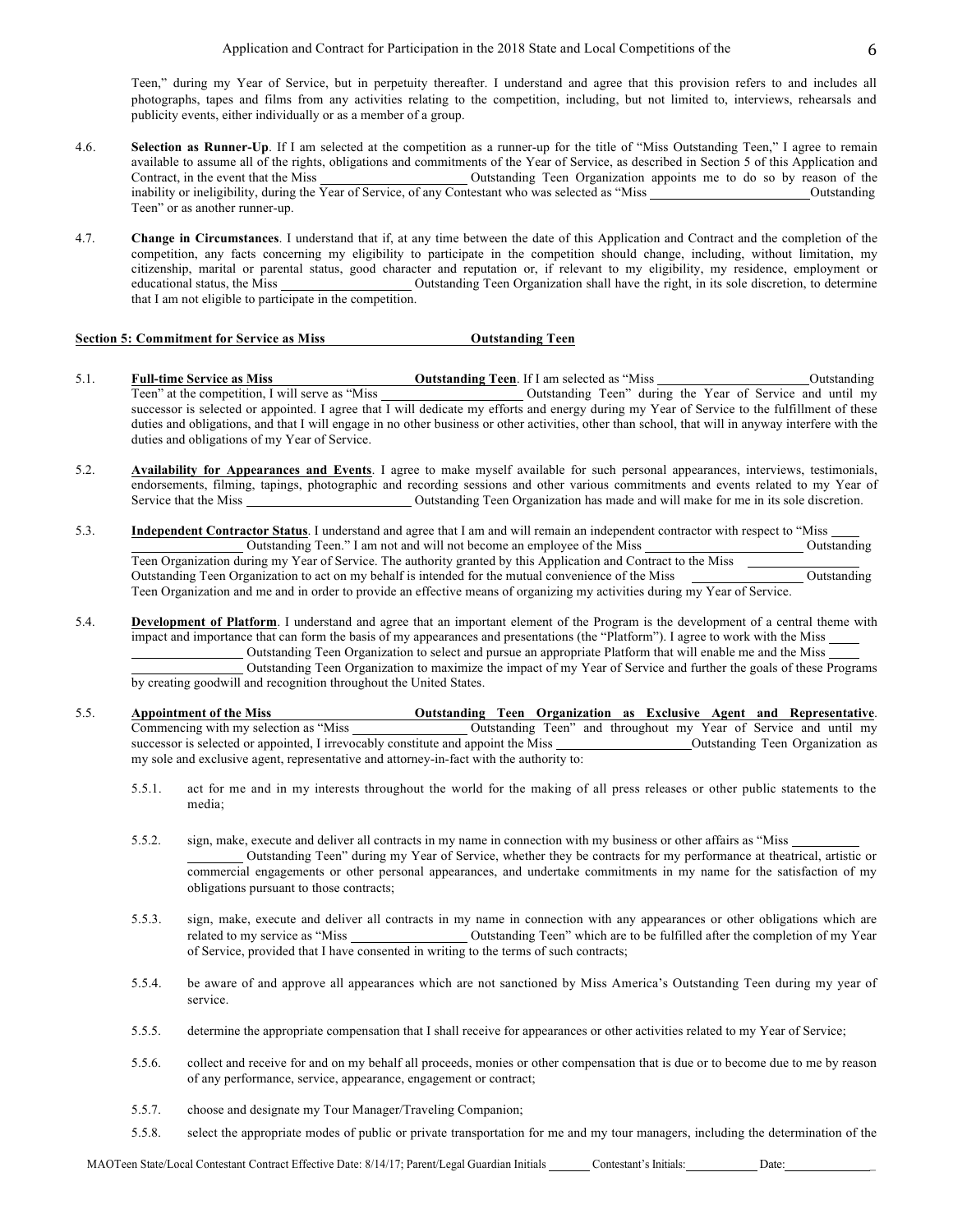appropriate levels of travel service.

#### 5.5.9. select the appropriate overnight accommodations for my tour managers and me.

- 5.6. **Sponsorship Fees and Payments to the Miss Outstanding Teen Organization**. I understand and agree that in addition to the payments that the Miss Outstanding Teen Organization, as my exclusive agent and representative, negotiates and approves on my behalf for my compensation for my appearances and services, the Miss Outstanding Teen Organization may also contract for and receive sponsorship fees and other payments related to my appearances that will be paid directly to the Miss Outstanding Teen Organization. I understand and agree that I shall not be entitled to receive any portion of these fees or payments nor have the discretion to refuse any sponsor arrangements negotiated by the Miss Outstanding Teen Organization.
- 5.7. **Numbers of Appearances**. I understand and agree that the Miss Outstanding Teen Organization has made and makes no representations to me as to the number or nature of the appearances that I may be asked to make or the amount of compensation that I will receive during my Year of Service.
- 5.8. **Prior Contracts**. I understand that, prior to the competition, the Miss Outstanding Teen Organization will be required to enter into contracts and commitments for the appearances and services of the Contestant who will be selected at the competition as "Miss Coutstanding Teen." I agree that such contracts will be binding on me to the same extent as if the Miss Coutstanding Teen Organization had entered into them on my behalf after the commencement of my Year of Service.
- 5.9. **Membership in Unions**. If and when requested by the Miss **Caucasian Contex and Contex and Soutstanding Teen Organization**, I agree to become a member of such unions or guilds as may be necessary in order to appear as a variety artist or for fashion purposes in any film, taped or recorded radio or television products, commercials, motion pictures, photographic sessions or personal appearances.
- 5.10. **Prohibition of Endorsement of Competing Products and Services**. I acknowledge that the Miss Outstanding Teen Organization has contracted in the past, and will contract in the future, for the financial support of commercial companies and organizations, whose advertising commitments and other sponsorships are an important element of the financial stability of the Program. I agree that I will not in any way endorse or permit my name or likeness to be used in connection with the endorsement or advertisement of any products or services competitive to the products or services of an advertiser, sponsor or licensee of the Miss

Outstanding Teen Organization, either during my Year of Service or for a period of two (2) years thereafter, unless the Miss Outstanding Teen Organization approves such an endorsement or advertisement in writing. I understand that the Miss

Outstanding Teen Organization is under no obligation to approve or consent to any such endorsement or advertisement after the end of my Year of Service.

5.11. **Appearances after Year of Service**. After the conclusion of my Year of Service, I will not wear the crown of "Miss

Outstanding Teen," nor appear as "Miss Outstanding Teen" for the purposes of advertising or endorsing any product, person, cause or service, unless I have received in advance the written approval of the Miss

Outstanding Teen Organization. I understand that the Miss \_\_\_\_\_\_\_\_\_\_\_\_\_\_\_\_\_\_\_\_\_\_\_Outstanding Teen Organization shall not be obligated to approve any such appearance or use of the Miss Courses and Coutstanding Teen Organization crown.

- 5.12. **Use of Miss Outstanding Teen Titles, Words and Symbols After Year of Service**. After the conclusion of my Year of Service, if I am advised by the Miss Outstanding Teen Organization that, in its sole and exclusive judgment, my use of any of the titles, words or symbols associated with the Miss Outstanding Teen Organization and the Program has caused or is reasonably likely to cause harm to the Miss Outstanding Teen Organization, I agree to discontinue any such use immediately. I understand and agree that the judgment of the Miss Cutstanding Teen Organization on this question shall be final and binding.
- 5.13. **Permanence of Restrictions**. I understand and agree that the provisions of Sections of this Application and Contract shall specifically survive the termination of this Application and Contract and shall be enforceable by the Miss Outstanding Teen Organization and binding on me in perpetuity.

5.14. **Change in Circumstances**. I understand that if, at any time between the competition at which I am selected as "Miss

Outstanding Teen" and the completion of my Year of Service, any facts concerning my eligibility to participate in the Program should change, including, without limitation, my citizenship, marital or parental status, good character and reputation, or if I should become, in the sole judgment of the Miss Outstanding Teen Organization, physically unable to perform the duties and obligations relating to my Year of Service, the Miss Outstanding Teen Organization shall have the right, in its sole discretion, to determine that I am not eligible to continue to serve as "Miss Outstanding Teen." In that event, the Miss Outstanding Teen Organization may, at its option, forfeit my title and all prizes, awards and prerequisites of the position of "Miss Outstanding Teen," or both or either, subject to the provisions of Section 6.8 o Outstanding Teen," or both or either, subject to the provisions of Section 6.8 of this Application and Contract.

### **Section 6: Intellectual Property, Publication, Scholarships and Other Provisions**

| 6.1. | <b>Unauthorized Use of Miss</b> | <b>Outstanding Teen Titles.</b> I acknowledge and agree that the title "Miss"                 |  |                                       |             |
|------|---------------------------------|-----------------------------------------------------------------------------------------------|--|---------------------------------------|-------------|
|      |                                 | Outstanding Teen," and the name and designation Miss                                          |  | Outstanding Teen Competition and Miss |             |
|      |                                 | Outstanding Teen Organization are the property of the Miss                                    |  |                                       | Outstanding |
|      |                                 | Teen Organization. I agree never to use, or to authorize anyone else to use, the words "Miss" |  | Outstanding Teen" or                  |             |
|      | "Miss                           | Outstanding Teen Competition" or "Miss"                                                       |  | Outstanding Teen Organization,"       |             |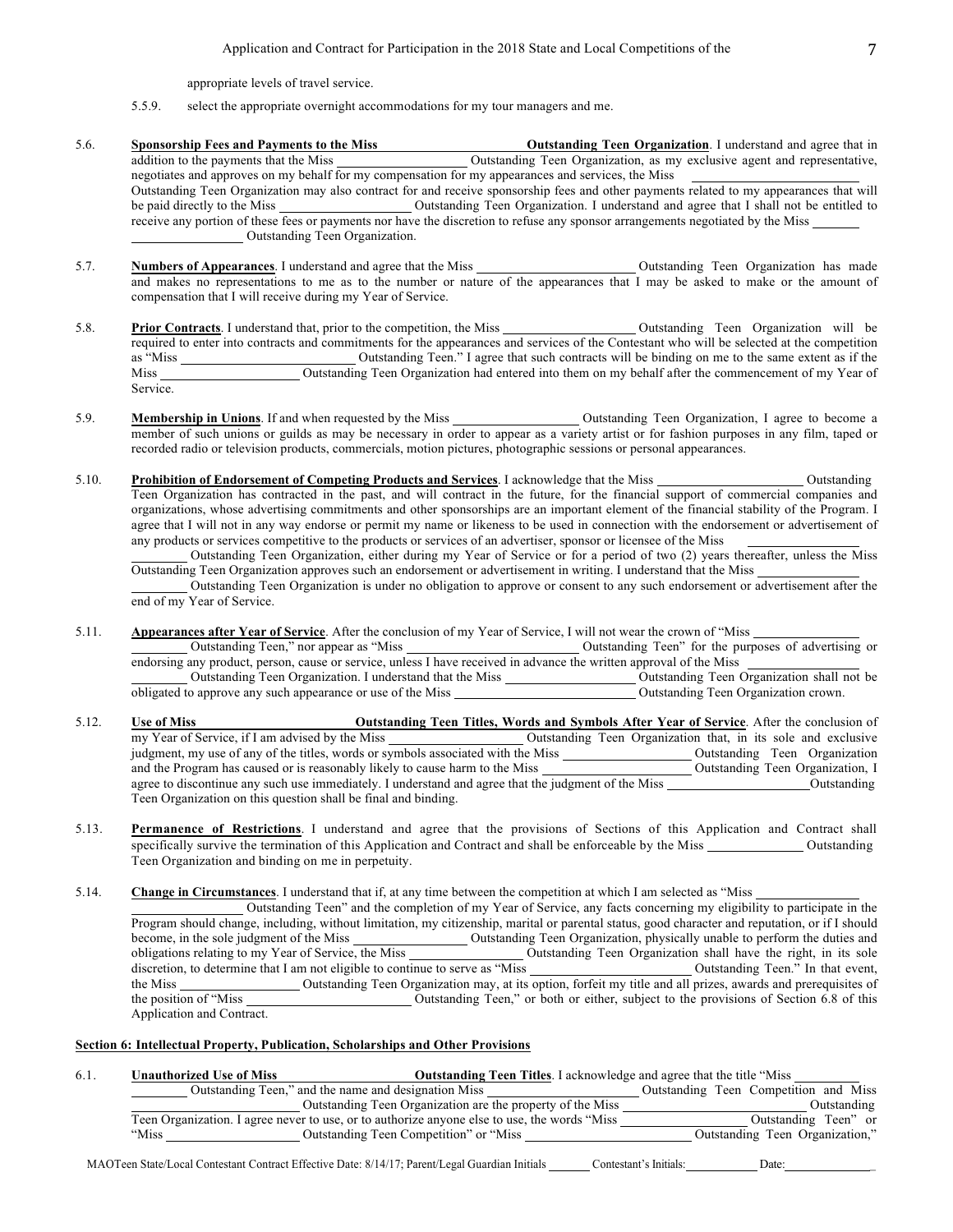or any similar or related phrase, in association with me or my name or likeness in any way without the prior written approval of the Miss Outstanding Teen Organization.

- 6.2. **Authorization of Publication**. I authorize the use of my name, likeness, photographs, pictures, physical depiction, endorsement rights, and my title(s) by the Miss Outstanding Teen Organization and by such persons, firms or corporations as may be approved and selected by the Miss Outstanding Teen Organization in its sole discretion. I will abide by the provisions of any agreement between the Miss Outstanding Teen Organization and such persons, firms or corporations regarding my services for advertising and promotional uses.
- 6.3. **Registration and Use of Domain Name**. I authorize the Miss **Outstanding Teen Organization** or its licensee to register a domain name ("Internet Domain Name") in such version of my name as the Miss Outstanding Teen Organization or its licensee may deem appropriate, in the form myname.com or any comparable variation thereof. During my tenure as "Miss Outstanding Teen" and, if I am selected as Miss Outstanding Teen, during my Year of Service, the Miss Outstanding Teen Organization or its licensee shall have full authority to use my Internet Domain Name for all purposes. Thereafter, I understand that the Miss Outstanding Teen Organization or its licensee shall retain all rights to register and use my Internet Domain Name. During the period that the Miss Outstanding Teen Organization or its licensee is authorized to register and use my Internet Domain Name, I shall not register or use, nor permit anyone else to register or use, my name or title in any form in an Internet Domain Name.
- 6.4. **Permanent Ownership of Rights by the Miss Outstanding Teen Organization**. All photographs, video tapes, audio tapes, motion picture films, or other recordings or reproductions made of me, whether "still" or "live," and my name, likeness, photographs, pictures, physical depiction, title and endorsement rights (a) as a Contestant in the Competition or as a participant in the events leading up to the selection of "Miss Outstanding Teen"; or (b) while representing the Miss Outstanding Teen Organization or participating in any of the Miss Outstanding Teen Organization

sponsored events whether before, during or after the competition or, if I am selected as "Miss Outstanding Outstanding Teen," during or after my Year of Service, including, but not limited to, events such as press interviews, judge interviews, rehearsals and publicity events, either individually or as a member of a group, as applicable (the "Rights"), are and shall be, become and remain the property of the Miss Outstanding Teen Organization in perpetuity. The Rights may be used and re-used by the Miss Outstanding Teen Organization, or anyone designated and licensed by the Miss

Outstanding Teen Organization, for publicity, advertising or any other use in any medium, all as deemed appropriate by the Miss Outstanding Teen Organization in its sole discretion. I will ensure that all rights that any photographer may have in any publicity photographs of me that are supplied to me by the Miss Outstanding Teen Organization are released by that photographer in favor of the Miss Outstanding Teen Organization, and that any such photographer shall provide a written release of such rights to the Miss Outstanding Teen Organization in a form acceptable to the Miss Outstanding Teen Organization. I understand and agree that the provisions of this section shall specifically survive the termination of this Application and Contract.

- 6.5. **Scholarship Grants and Forfeitures**. I understand and agree that the grant of scholarships by the Miss Outstanding Teen Organization is subject to the terms and conditions of the Scholarship Rules and Regulations attached to this Application and Contract as Attachment C. By signing this Application and Contract, I agree to be bound by those rules and regulations. I understand that all scholarships that I may be awarded will be non-forfeitable in the event that I breach this Contract or fail to perform any duties that I may have as a Contestant in the competition or, if I am selected, as "Miss "Outstanding Teen." I also understand and agree, however, that such scholarships may be forfeited if I have made any misrepresentations as to my eligibility to compete in the competition or if I have not complied with the rules and regulations for scholarships as outlined in Attachment C.
- 6.6. **Scholarship Payments by the National Office of the Miss America's Outstanding Teen Organization**. Miss America's Outstanding Teen, Inc. has additional scholarship payment and reimbursement rules and regulations for payments made by the National Office of the Miss America's Outstanding Teen Organization. Due to Internal Revenue Service regulations, I understand and agree that if I advance to the National Finals of the Miss America's Outstanding Teen Competition or if I am a recipient of a scholarship from the National Office of the Miss America's Outstanding Teen Organization as a Local or State contestant, among other scholarship requirements, scholarships will not be paid to me if my tuition statement shows a zero balance for the current semester.

If I advance to the National Finals of the Miss America's Outstanding Teen Competition or if I am a recipient of a scholarship from the National Office of the Miss America's Outstanding Teen Organization as a Local or State contestant, I understand that requests for scholarship disbursements must begin within one year of high school graduation. I understand that the request must be made using the official Application for Disbursement of MAOTeen Scholarship Funds form and I must furnish the applicable supporting documentation as required in the official scholarship disbursement rules published by the Miss America's Outstanding Teen Organization at the time I was awarded the scholarship. I also understand that since high school graduation dates vary across the country, the Miss America's Outstanding Teen Organization uses the universal date of May 31 of the year in which I graduate from high school to begin calculating the one-year time frame. I understand that all of my scholarships that have been awarded by the National Office of the Miss America's Outstanding Teen Organization will be forfeited if the first request for scholarship disbursement is not received by the National Office within the one-year time frame. Requests for scholarship disbursements should be sent via U.S. Post Office Registered Mail, FedEx, or some other traceable and verifiable source and not through regular U.S. Post Office mail.

I understand that if there are extenuating circumstances that are delaying the usage of scholarships that have been awarded to me by the National Office of the Miss America's Outstanding Teen Organization, I may submit a written request for an extension of one year with an explanation of why the request is being made. The extension request must be received by the National Office of the Miss America's Outstanding Teen Organization within the one-year time frame from May 31 of the year in which I graduate from high school. I understand that scholarship extensions are not automatically granted, but are reviewed by the Miss America's Outstanding Teen Organization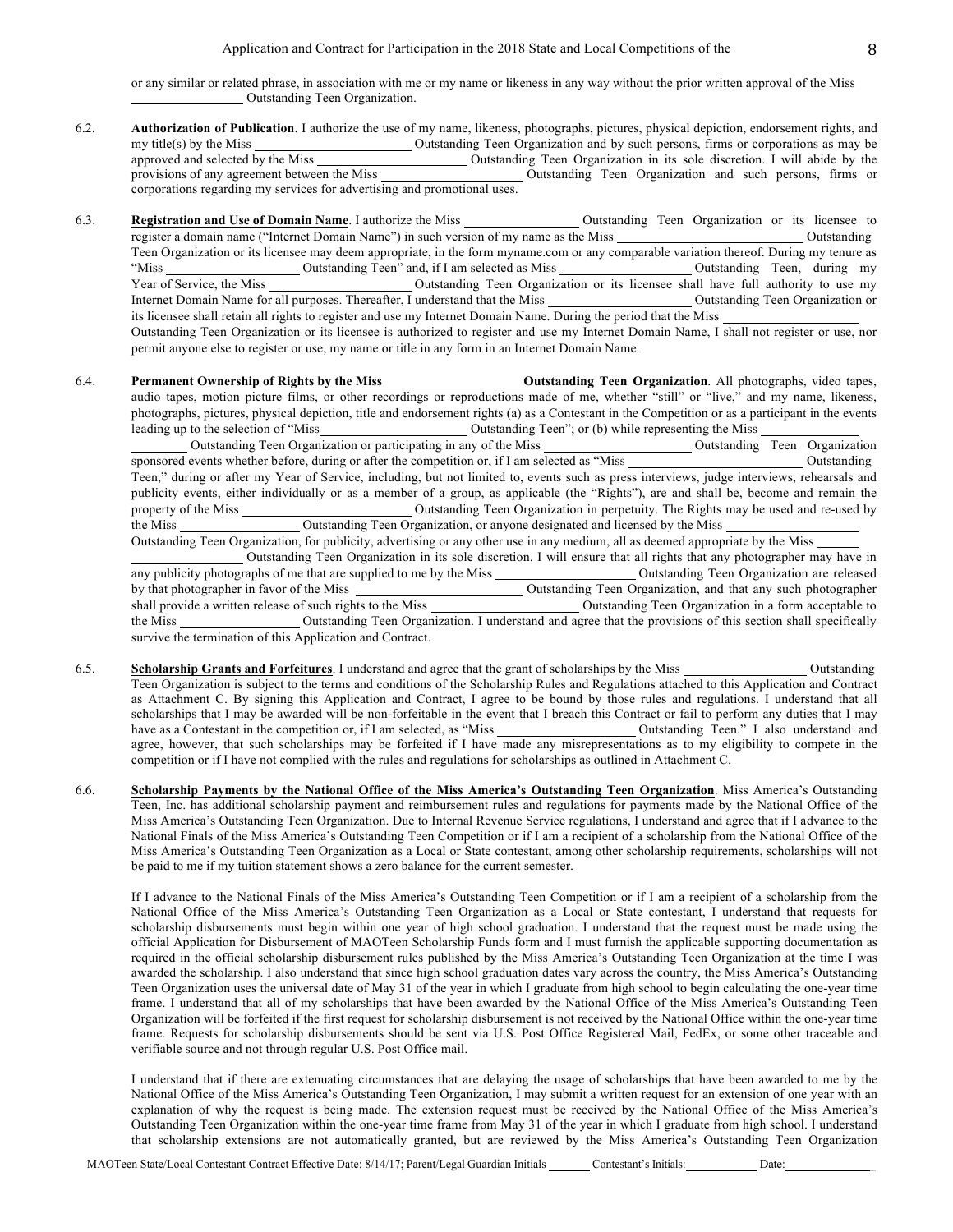Scholarship Committee whose decision on granting an extension is final. If the extension request is received by the National Office of the Miss America's Outstanding Teen Organization past the one-year deadline, I understand that the extension request will be automatically denied and all scholarships awarded will be forfeited. Scholarship extension requests will not be accepted via e-mail, fax, telephone, or regular U.S. Post Office mail. Requests for scholarship extensions are required to be sent via U.S. Post Office Registered Mail, FedEx, or some other traceable and verifiable source. I acknowledge that a scholarship extension is only valid if I receive a written confirmation from a member of the Miss America's Outstanding Teen Organization Scholarship Committee that my request for a scholarship extension has been granted.

- 6.7. **Documents and Information; Cooperation with Inquiries**. I agree to provide the Miss **Conservation** Cutstanding Teen Organization, at its request, with any documents or information necessary to determine any question with regard to my initial or continuing eligibility to compete in the competition or, if I am selected as "Miss Outstanding Teen," to complete my Year of Service. I also agree to cooperate fully with any inquiry undertaken by the Miss Outstanding Teen Organization in connection with my initial or continuing eligibility, and to provide sworn statements and any relevant documents if Outstanding Teen Organization.
- 6.8. **Termination of Eligibility**. I understand and agree that the Miss Outstanding Teen Organization shall have the right, in its sole and exclusive judgment, to determine that I am not eligible to participate or continue to participate in the Local or State Competitions or, if appropriate, to complete my Year of Service, if:
	- 6.8.1. any of the representations or statements made by me in this Application and Contract or any of its attachments is determined by the Miss \_\_\_\_\_\_\_\_\_\_\_\_\_\_\_\_\_\_\_\_\_\_\_\_ Outstanding Teen Organization to be false;
	- 6.8.2. there is a change of circumstances that would affect my eligibility to participate in the competition or, if I am selected as "Miss Outstanding Teen," to complete my Year of Service, including without limitation changes in my citizenship, marital or parental status, good character and reputation or, if relevant to my eligibility to participate in the National Finals, my residence, employment or educational status;
	- 6.8.3. I fail to conduct myself in a manner which, in the sole and exclusive judgment of the Miss Outstanding Teen Organization, is consistent with the standards and dignity of the Program; or
	- 6.8.4. I have any disability which, in the sole and exclusive judgment of the Miss Outstanding Teen Organization, impairs my ability to perform the duties expected of me as a Contestant in the Local or State Competitions or, if I am selected, as "Miss Outstanding Teen, and that such disability cannot be reasonably accommodated without substantially altering or interfering with the duties and obligations contemplated herein.
	- 6.8.5. In the event it has been determined I am not eligible to participate or continue to participate in the Local or State Competitions or, if appropriate, to complete my Year of Service, then all titles, awards, and perquisites of my position as a Contestant in the Local or State Competition or as "Miss Outstanding Teen," as appropriate, shall be terminated and forfeited, subject to the provisions of Section 6.5 (Scholarship Grants and Forfeitures) of this Application and Contract.
- 6.9. **Public Release of Information**. I understand that some elements of the Program, and in particular the Local or State Competitions and the public appearances of "Miss Outstanding Teen" during the Year of Service, are frequently the subject of intense media and public interest and scrutiny. I further understand that it is very important for the Miss Outstanding Teen Organization and the Miss America's Outstanding Teen Organization to maintain a high level of public trust in and acceptance of the integrity of, and manner of conducting, the Local or State Competitions and the qualifications and conduct of Contestants and of "Miss Outstanding Teen." Accordingly, I authorize the Miss \_\_\_\_\_\_\_\_\_\_\_\_\_\_\_\_\_\_\_\_\_\_\_\_\_\_\_\_Outstanding Teen Organization, in the exercise of its sole and exclusive discretion, to release and to comment publicly upon any truthful information concerning my eligibility or continued eligibility to participate in the Local or State Competitions or, if I am selected as "Miss Outstanding Teen," to complete my Year of Service.
- 6.10. **Uniqueness of Contract and Services; Injunctions**. I understand and agree that the services and obligations described in this Application and Contract are unique and extraordinary and that there is no adequate remedy at law for any breach of this Application and Contract by me. Therefore, in the event of any such breach, or in the event of such a breach that is attempted or threatened, I agree that the Miss Outstanding Teen Organization shall be entitled to equitable relief by way of injunction or otherwise to prevent or

repair such breach or attempted or threatened breach.

### 6.11. **Release, Indemnity and Hold Harmless Agreement**. I hereby release, hold harmless and forever discharge Miss

\_\_\_\_\_\_\_\_\_\_\_Outstanding Teen Organization, its Officers, Directors, Trustees, Judges, Employees, and any other person, firm, individual or corporation charged or chargeable with responsibility or liability, their heirs, administrators, executors, successors and assigns from and against and any and all claims, lawsuits, demands, damages, loss of service, actions and causes of actions, based upon, arising out of, or in any way related to any honors, rights, or awards sought by me as a contestant in any way related to any honors, rights, or awards sought by me as a contestant in the 20 Teen Competition, the conduct of business thereat, the ownership and possession of any honors, rights, or awards thereby, any negligent act, or any act of misfeasance or non-misfeasance by the referenced Competition or organization, or any of their agents, contractors, servants, employees or licensees, in conjunction with any honors or awards bestowed at said listed above from any and all claims of any kind or type whatsoever, whether currently known or unknown, and I further agree to exonerate, hold harmless and indemnify such Competition or organization listed above from any and all claims that I or my representative may have against such honors, rights, and awards. Such indemnification to include any and all fees (including reasonable attorney's fees), costs and other expenses reasonably incurred by or on behalf of the above organization as a result of any such claims, lawsuits, demands, damages, loss of service, actions and causes of actions.

6.12. **Applicability of Delaware Law**. This Application and Contract and its attachments shall be construed and interpreted under the laws of the state of Delaware.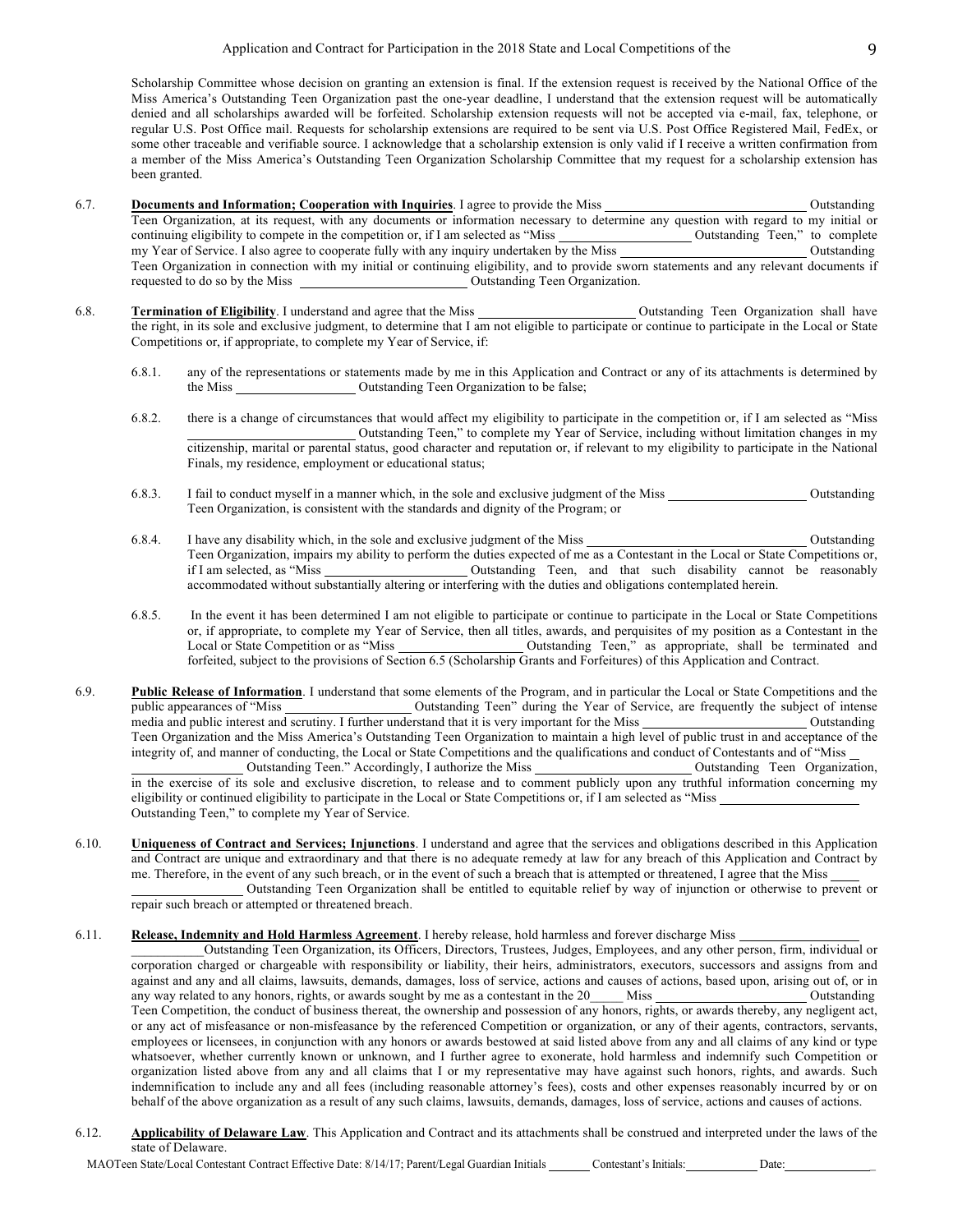- 6.13. **Entire Agreement; Enforceability**. When signed and approved by the Miss Outstanding Teen Organization, this Application and Contract, together with its attachments, shall solely and exclusively determine my rights, privileges and responsibilities to the Miss Cutstanding Teen Organization. No oral or other written statement that is in any way inconsistent with the provisions of this Application and Contract shall be binding upon me or upon the Miss Outstanding Outstanding Teen Organization. If any provision of this Application and Contract should be declared void or unenforceable, such provision shall be deemed omitted from this Application and Contract. In that event, the remainder of this Application and Contract shall remain in full force and effect.
- 6.14. **Arbitration of Disputes**. Any controversy or claim arising out of or relating to this Application and Contract or any breach thereof shall be submitted to arbitration in the state of Delaware in accordance with the Rules of the American Arbitration Association. Judgment upon any award rendered by the arbitrator(s) may be entered in any court having jurisdiction thereof. This Section shall not in any way affect the rights of the Miss Cultum Cultum Outstanding Teen Organization to (1) seek injunctive relief as provided in Section 6.10 of this Application and Contract, or (2) take any action permitted by this Application and Contract to enforce the eligibility standards of the prom in the event that time does not permit the completion of an arbitration process before action must be tak

|                                                                                                                                                                                                                                                                                                                                                                                                     | r rogram in the event that thre does not permit the compretion or an aroutation process before action must be taken.                   |  |
|-----------------------------------------------------------------------------------------------------------------------------------------------------------------------------------------------------------------------------------------------------------------------------------------------------------------------------------------------------------------------------------------------------|----------------------------------------------------------------------------------------------------------------------------------------|--|
|                                                                                                                                                                                                                                                                                                                                                                                                     |                                                                                                                                        |  |
|                                                                                                                                                                                                                                                                                                                                                                                                     |                                                                                                                                        |  |
| Contract, together with its attachments.                                                                                                                                                                                                                                                                                                                                                            | Outstanding Teen Organization accepts this application, I agree to comply with all of the terms and conditions of this Application and |  |
|                                                                                                                                                                                                                                                                                                                                                                                                     |                                                                                                                                        |  |
| Date: $\frac{1}{\sqrt{1-\frac{1}{2}}}\left\{ \frac{1}{2} + \frac{1}{2} + \frac{1}{2} + \frac{1}{2} + \frac{1}{2} + \frac{1}{2} + \frac{1}{2} + \frac{1}{2} + \frac{1}{2} + \frac{1}{2} + \frac{1}{2} + \frac{1}{2} + \frac{1}{2} + \frac{1}{2} + \frac{1}{2} + \frac{1}{2} + \frac{1}{2} + \frac{1}{2} + \frac{1}{2} + \frac{1}{2} + \frac{1}{2} + \frac{1}{2} + \frac{1}{2} + \frac{1}{2} + \frac$ |                                                                                                                                        |  |
|                                                                                                                                                                                                                                                                                                                                                                                                     |                                                                                                                                        |  |
|                                                                                                                                                                                                                                                                                                                                                                                                     |                                                                                                                                        |  |
|                                                                                                                                                                                                                                                                                                                                                                                                     |                                                                                                                                        |  |
| Date: $\frac{1}{2}$                                                                                                                                                                                                                                                                                                                                                                                 |                                                                                                                                        |  |
|                                                                                                                                                                                                                                                                                                                                                                                                     |                                                                                                                                        |  |
|                                                                                                                                                                                                                                                                                                                                                                                                     |                                                                                                                                        |  |
| State of                                                                                                                                                                                                                                                                                                                                                                                            |                                                                                                                                        |  |
|                                                                                                                                                                                                                                                                                                                                                                                                     |                                                                                                                                        |  |
| $:$ SS                                                                                                                                                                                                                                                                                                                                                                                              | Affidavit of Truthfulness                                                                                                              |  |
| $Country of$ :                                                                                                                                                                                                                                                                                                                                                                                      |                                                                                                                                        |  |
|                                                                                                                                                                                                                                                                                                                                                                                                     |                                                                                                                                        |  |
|                                                                                                                                                                                                                                                                                                                                                                                                     | the Contestant making this Application, being duly sworn according to law, upon her oath                                               |  |
| deposes and says:                                                                                                                                                                                                                                                                                                                                                                                   |                                                                                                                                        |  |
|                                                                                                                                                                                                                                                                                                                                                                                                     |                                                                                                                                        |  |
|                                                                                                                                                                                                                                                                                                                                                                                                     | I do hereby swear that the statements made in this Application and Contract and its attachments are true.                              |  |
|                                                                                                                                                                                                                                                                                                                                                                                                     |                                                                                                                                        |  |
|                                                                                                                                                                                                                                                                                                                                                                                                     |                                                                                                                                        |  |
| and subscribed to before me                                                                                                                                                                                                                                                                                                                                                                         |                                                                                                                                        |  |
| this $\frac{1}{2}$ day of $\frac{1}{2}$ day of $\frac{1}{2}$ .                                                                                                                                                                                                                                                                                                                                      |                                                                                                                                        |  |
|                                                                                                                                                                                                                                                                                                                                                                                                     |                                                                                                                                        |  |
|                                                                                                                                                                                                                                                                                                                                                                                                     |                                                                                                                                        |  |
|                                                                                                                                                                                                                                                                                                                                                                                                     |                                                                                                                                        |  |
|                                                                                                                                                                                                                                                                                                                                                                                                     |                                                                                                                                        |  |
|                                                                                                                                                                                                                                                                                                                                                                                                     |                                                                                                                                        |  |
|                                                                                                                                                                                                                                                                                                                                                                                                     |                                                                                                                                        |  |
|                                                                                                                                                                                                                                                                                                                                                                                                     |                                                                                                                                        |  |

Notary Public of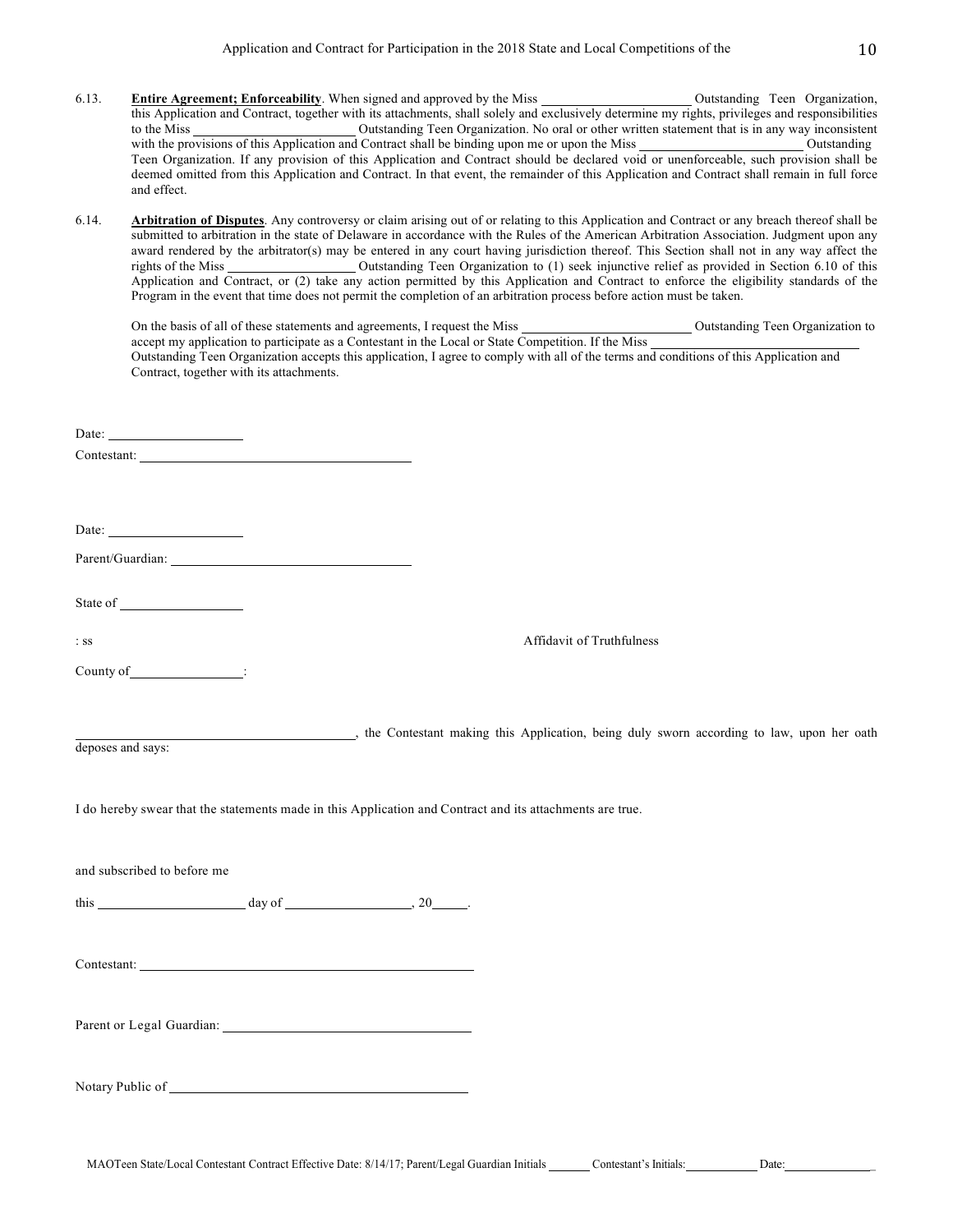## **Certification of Local/State Organization**

I do hereby certify that the Contestant was determined to be eligible to compete in the Miss Outstanding Teen Competition under MAOTeen eligibility standards, and that the Contestant is eligible to compete in the National Finals.

Date has been as a series of the series of the series of the series of the series of the series of the series of the series of the series of the series of the series of the series of the series of the series of the series

Executive Director/Authorized Representative

## **Approval of Application for Participation in the Local or State Competition**

The Miss **Calculate Counting Teen Organization hereby APPROVES** this Application and Contract and accepts appointment as the agent of the Contestant on the terms provided in this Application and Contract. The Contestant may compete in the Local or State Competition pursuant to the terms of this Application and Contract and its attachments.

Date

Executive Director / Authorized Representative Miss Teen Organization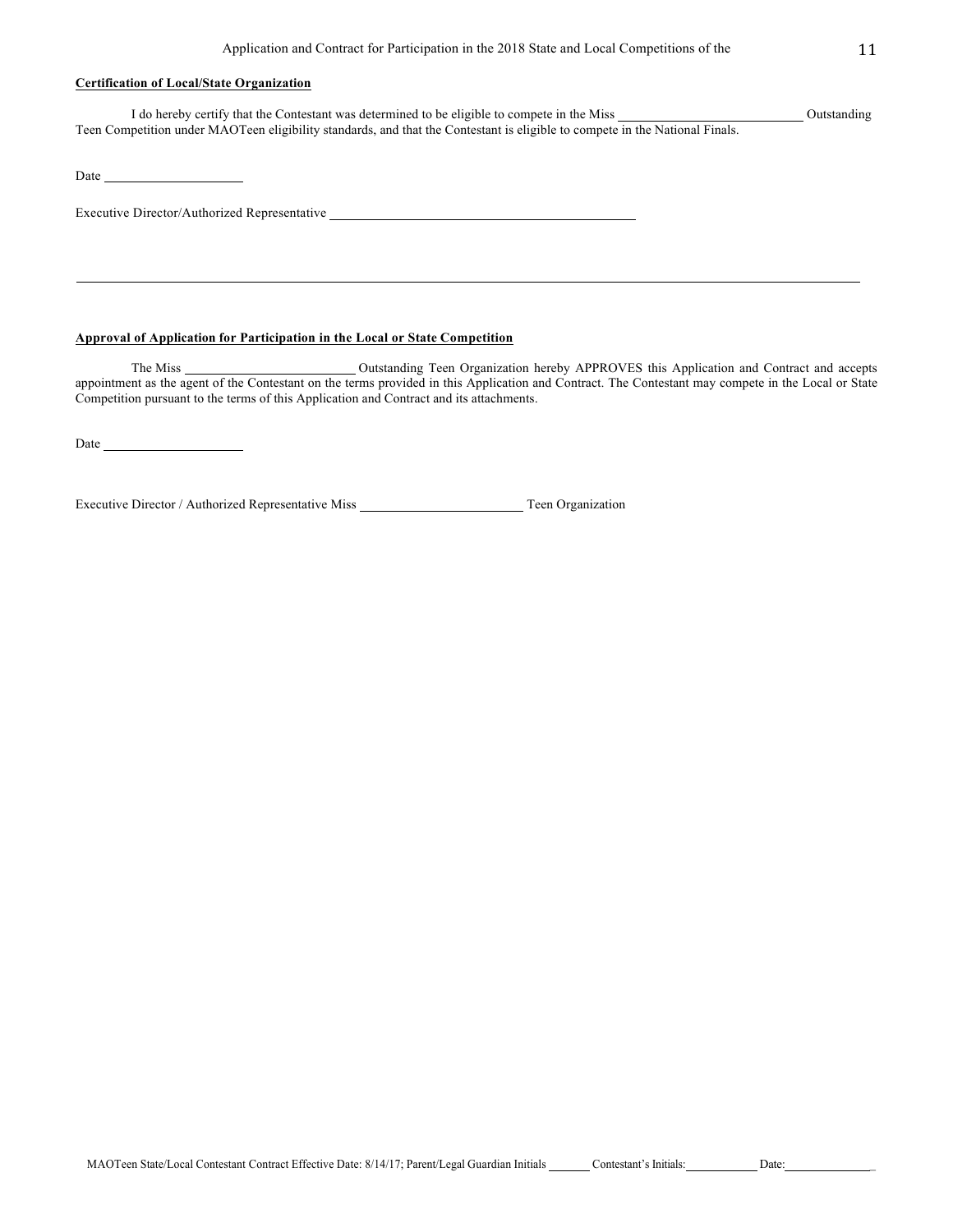### **Affidavit of Parent or Legal Guardian**

(To be completed by the Parent(s) or Legal Guardian(s) on the date of this Application and Contract)

I, the undersigned parent or legal guardian of  $\qquad \qquad$ , who is the Contestant named in this Application and Contract, of qualified age and being duly sworn according to law, upon my oath depose and say:

- 1. I have read and I understand the provisions of this Application and Contract and its attachments. To the best of my knowledge, information and belief, all of the factual statements made in this Application and Contract by the Contestant are true.
- 2. I have been given the opportunity to consult with an attorney of my choosing to seek legal advice regarding this Application and Contract.
- 3. I consent to the execution of this Application and Contract by the Contestant.
- 4. On behalf of the Contestant, I agree to the terms and conditions of this Application and Contract and its attachments.
- 5. I have not previously authorized any person, firm, or corporation to use the name, photograph, picture or any present or future title of the Contestant in connection with any endorsement or advertisement of any commercial product for or on behalf of the Contestant, nor has any other person ever been authorized to do so, other than a co-signer of this affidavit.
- 6. I shall not authorize any person, firm, or corporation to use the name, photograph, picture or any present or future title of the Contestant in connection with any endorsement or advertisement of any commercial product for or on behalf of the Contestant other than in accordance with the terms and conditions of this Application and Contract and its attachments.

I do hereby swear that the statements made in this affidavit are true.

Parent/Guardian

Parent/Guardian

BEFORE ME, the undersigned authority, personally appeared \_\_\_\_\_\_\_\_\_\_\_\_\_\_\_\_\_\_\_\_\_\_\_\_, who is personally known to me or who produced \_\_\_\_\_\_\_\_\_\_\_\_\_\_\_\_\_\_\_\_\_\_ as identification.

SWORN TO AND SUBSCRIBED before me this  $\_\_\_\_$  day of  $\_\_\_\_\_\_\_$ , 20 $\_\_\_\_\$ 

NOTARY PUBLIC

Printed Name

Commission Expires: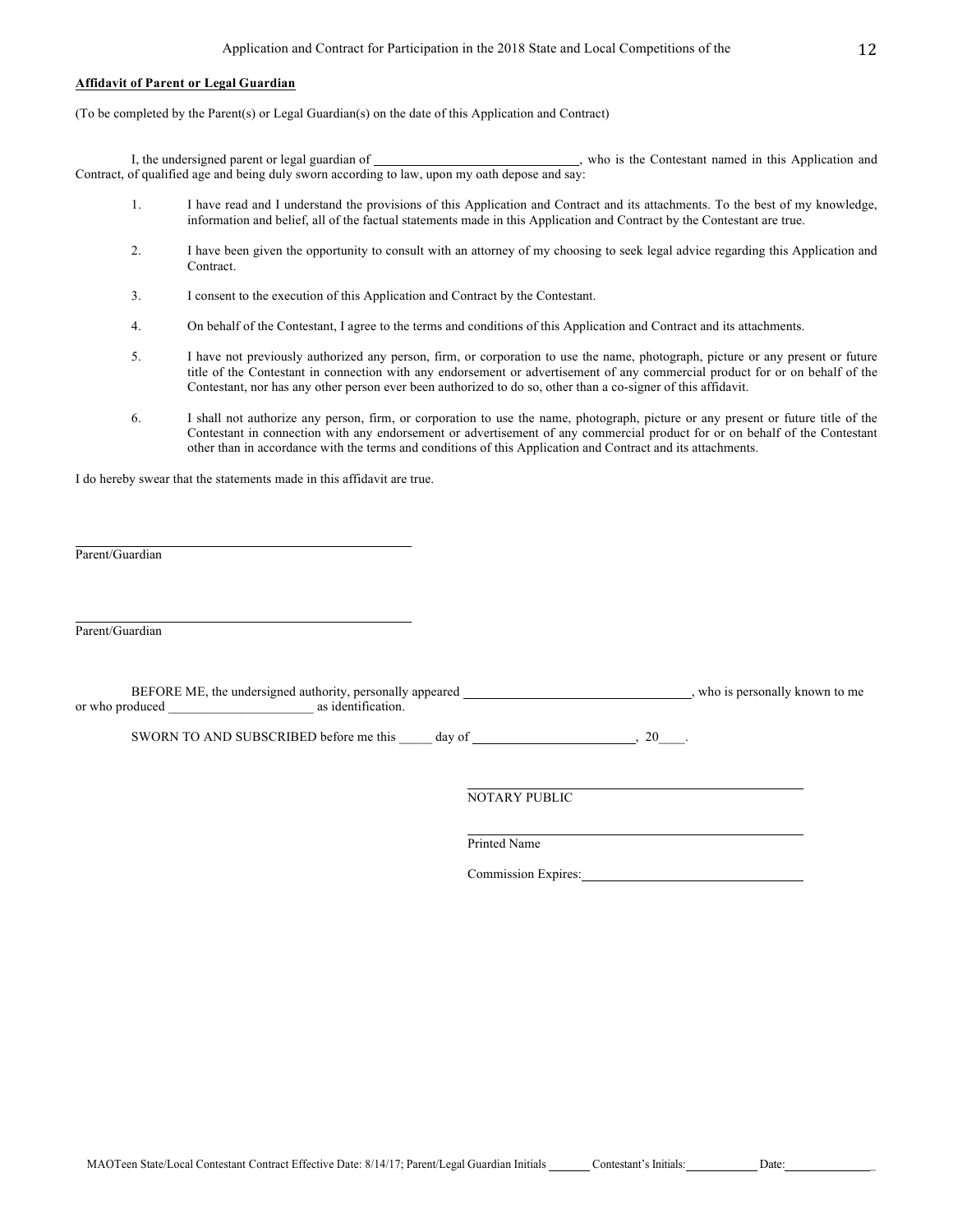# **Attachment A: Supplemental Fact Sheet**

| Miss Outstanding Teen                               |                                                                                                                                                                                                                                            |
|-----------------------------------------------------|--------------------------------------------------------------------------------------------------------------------------------------------------------------------------------------------------------------------------------------------|
|                                                     | Full Name (as you wish it listed in Program Book): ______________________________                                                                                                                                                          |
| Date of Birth: Age                                  |                                                                                                                                                                                                                                            |
|                                                     | Home Address: The Second Second Second Second Second Second Second Second Second Second Second Second Second Second Second Second Second Second Second Second Second Second Second Second Second Second Second Second Second S             |
|                                                     |                                                                                                                                                                                                                                            |
|                                                     |                                                                                                                                                                                                                                            |
| Attachments (check here if included):               |                                                                                                                                                                                                                                            |
| () Copy of Birth Certificate (Section 2.2)          |                                                                                                                                                                                                                                            |
| () Proof of Residence (Section 2.3.1)               |                                                                                                                                                                                                                                            |
| () For Home Schooled Students Only (Section 2.3.3): |                                                                                                                                                                                                                                            |
| $\frac{1}{2}$<br>÷,                                 | Documentation showing current grade ranking according to home school certification.<br>Documentation of your state requirements for home schooled students.<br>Sealed Grade Transcript from school that oversees the homeschooled student. |
| () Copy of Health Insurance Card - Front and Back   |                                                                                                                                                                                                                                            |
| () Copy of Dental Insurance Card - Front and Back   |                                                                                                                                                                                                                                            |
|                                                     |                                                                                                                                                                                                                                            |
|                                                     | Father's Phone #:                                                                                                                                                                                                                          |
|                                                     |                                                                                                                                                                                                                                            |
|                                                     |                                                                                                                                                                                                                                            |
|                                                     |                                                                                                                                                                                                                                            |
|                                                     |                                                                                                                                                                                                                                            |
|                                                     | Name/Address of School:                                                                                                                                                                                                                    |
|                                                     | Principal's Name: University of the Contract of the Contract of the Contract of the Contract of the Contract of the Contract of the Contract of the Contract of the Contract of the Contract of the Contract of the Contract o             |
|                                                     | Date of High School Graduation: Note that the contract of the contract of the contract of the contract of the contract of the contract of the contract of the contract of the contract of the contract of the contract of the              |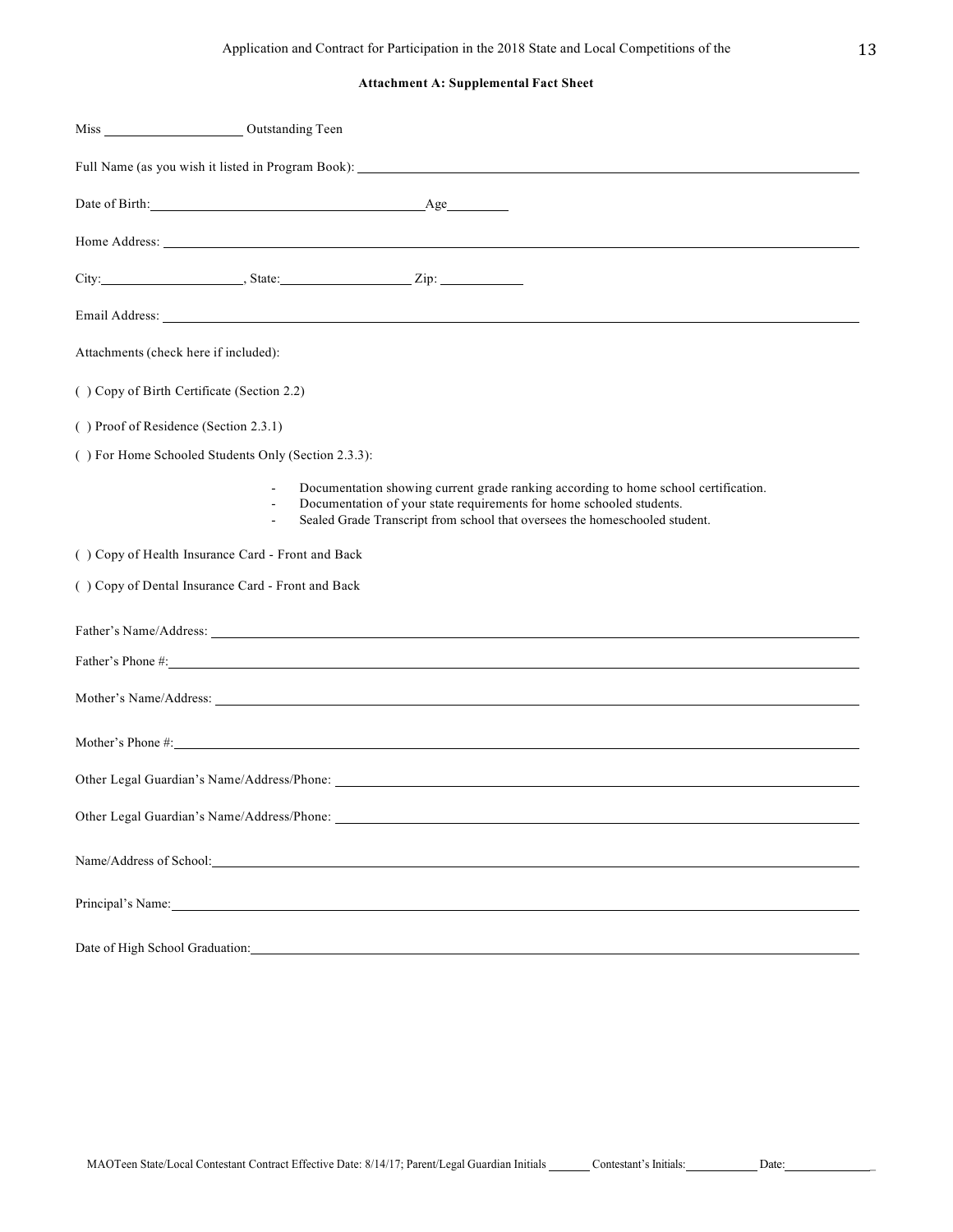# **Attachment B: Emergency Information Form**

|                                                                                   | NAME:                                                                                                                                                                                                                                                                                                                                                                                                                                                                                         |  |
|-----------------------------------------------------------------------------------|-----------------------------------------------------------------------------------------------------------------------------------------------------------------------------------------------------------------------------------------------------------------------------------------------------------------------------------------------------------------------------------------------------------------------------------------------------------------------------------------------|--|
|                                                                                   | DATE OF BIRTH: New York CONSERVATION CONTROL IN THE SERVICE OF BIRTH:                                                                                                                                                                                                                                                                                                                                                                                                                         |  |
|                                                                                   | HOME ADDRESS: Lawrence and the contract of the contract of the contract of the contract of the contract of the contract of the contract of the contract of the contract of the contract of the contract of the contract of the                                                                                                                                                                                                                                                                |  |
|                                                                                   | WHILE AT THE STATE OR LOCAL COMPETITION, WHO SHOULD BE CALLED IN CASE OF AN EMERGENCY?                                                                                                                                                                                                                                                                                                                                                                                                        |  |
| NAME: RELATIONSHIP: RELATIONSHIP:                                                 |                                                                                                                                                                                                                                                                                                                                                                                                                                                                                               |  |
|                                                                                   | ADDRESS: New York Contract the Contract of the Contract of the Contract of the Contract of the Contract of the Contract of the Contract of the Contract of the Contract of the Contract of the Contract of the Contract of the                                                                                                                                                                                                                                                                |  |
|                                                                                   |                                                                                                                                                                                                                                                                                                                                                                                                                                                                                               |  |
|                                                                                   |                                                                                                                                                                                                                                                                                                                                                                                                                                                                                               |  |
|                                                                                   | EMPLOYER OR COMPANY NAME (IF GROUP PLAN): University of the contract of the contract of the contract of the contract of the contract of the contract of the contract of the contract of the contract of the contract of the co                                                                                                                                                                                                                                                                |  |
|                                                                                   |                                                                                                                                                                                                                                                                                                                                                                                                                                                                                               |  |
|                                                                                   | NAME OF SUBSCRIBER: NAME OF SUBSCRIBER:                                                                                                                                                                                                                                                                                                                                                                                                                                                       |  |
|                                                                                   | SUBSCRIBER'S ADDRESS THROUGH THE DATE OF THE STATE COMPETITION: ___________________________________                                                                                                                                                                                                                                                                                                                                                                                           |  |
| RELATIONSHIP OF SUBSCRIBER TO YOU: SELF _____PARENT/GUARDIAN ______OTHER ________ |                                                                                                                                                                                                                                                                                                                                                                                                                                                                                               |  |
|                                                                                   | FAMILY PHYSICIAN: University of the Community of the Community of the Community of the Community of the Community of the Community of the Community of the Community of the Community of the Community of the Community of the                                                                                                                                                                                                                                                                |  |
|                                                                                   |                                                                                                                                                                                                                                                                                                                                                                                                                                                                                               |  |
|                                                                                   |                                                                                                                                                                                                                                                                                                                                                                                                                                                                                               |  |
|                                                                                   |                                                                                                                                                                                                                                                                                                                                                                                                                                                                                               |  |
|                                                                                   |                                                                                                                                                                                                                                                                                                                                                                                                                                                                                               |  |
|                                                                                   |                                                                                                                                                                                                                                                                                                                                                                                                                                                                                               |  |
|                                                                                   |                                                                                                                                                                                                                                                                                                                                                                                                                                                                                               |  |
|                                                                                   |                                                                                                                                                                                                                                                                                                                                                                                                                                                                                               |  |
|                                                                                   |                                                                                                                                                                                                                                                                                                                                                                                                                                                                                               |  |
|                                                                                   | MEDICATION ALLERGIES: University of the contract of the contract of the contract of the contract of the contract of the contract of the contract of the contract of the contract of the contract of the contract of the contra<br>PRESCRIBED MEDICATIONS YOU ARE CURRENTLY TAKING: ________________________________<br>OVER-THE-COUNTER MEDICATIONS YOU ARE CURRENTLY TAKING: __________________________<br>VITAMINS AND/OR SUPPLEMENTS YOU ARE CURRENTLY TAKING: ___________________________ |  |
|                                                                                   | ,我们也不能在这里的时候,我们也不能在这里的时候,我们也不能会在这里的时候,我们也不能会在这里的时候,我们也不能会在这里的时候,我们也不能会在这里的时候,我们也                                                                                                                                                                                                                                                                                                                                                                                                              |  |
|                                                                                   |                                                                                                                                                                                                                                                                                                                                                                                                                                                                                               |  |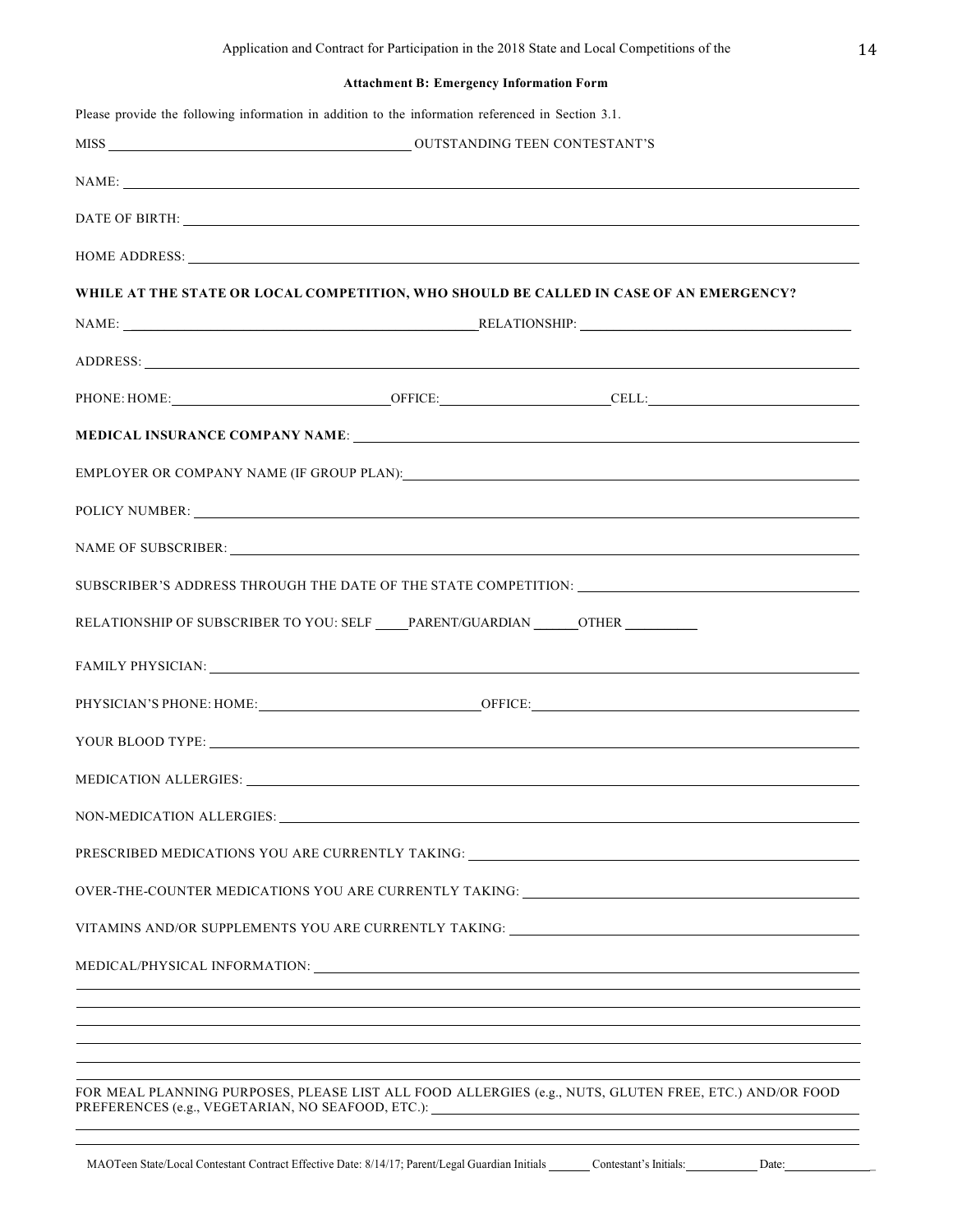I certify the policy(s) named above is now in force and will be maintained through the date of the State Competition. I understand that contestants are responsible for all medical/dental expenses incurred during the time in which they participate in the Miss Outstanding Teen Competition activities and that neither the Miss Outstanding Teen Organization nor its medical insurance plan will be responsible for any such expenses. I certify that the above information is true and accurate.

PARENT/GUARDIAN SIGNATURE: University of the set of the set of the set of the set of the set of the set of the set of the set of the set of the set of the set of the set of the set of the set of the set of the set of the s

DATE:

## **AUTHORIZATION FOR MEDICAL TREATMENT REGARDING CONTESTANTS BELOW THE AGE OF 18:**

| I hereby authorize the Miss | Outstanding Teen Organization's physician, other appropriate health care      |
|-----------------------------|-------------------------------------------------------------------------------|
| provider and/or the Miss    | Outstanding Teen Organization's registered nurse to perform medical treatment |
| deemed necessary for:       |                                                                               |
|                             |                                                                               |
| CONTESTANT'S NAME:          |                                                                               |

PARENT/GUARDIAN SIGNATURE:

DATE:

**\*The parent or legal guardian must sign the above Medical Responsibility and Authorization Information Form.**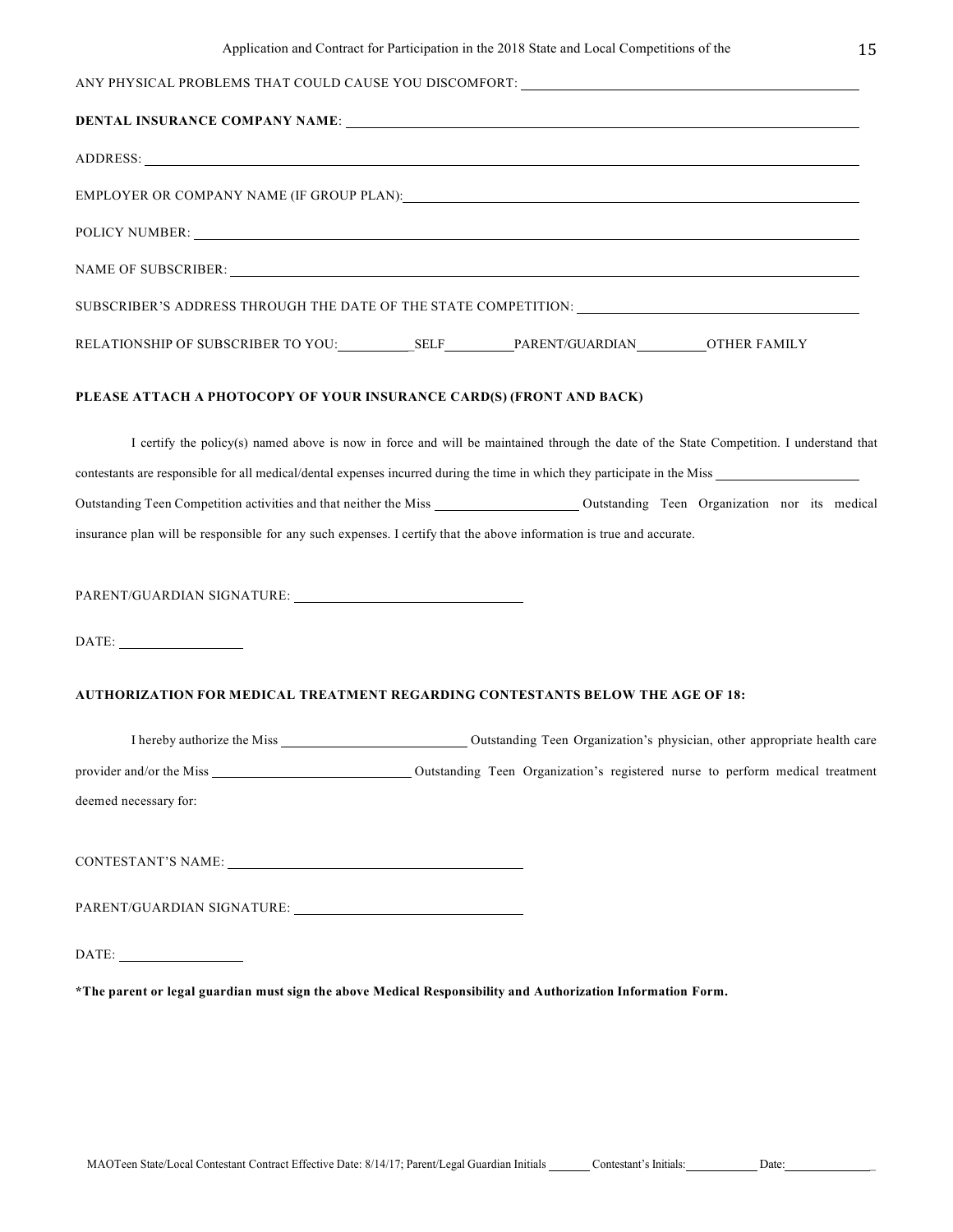## **Attachment C: Local/State Scholarship Rules SCHOLARSHIPRULES ANDREGULATIONS**

Miss Outstanding Teen Organization

**(See Attachment C - All Local/State Organizations Must Include Their Scholarship Rules as Attachment C)**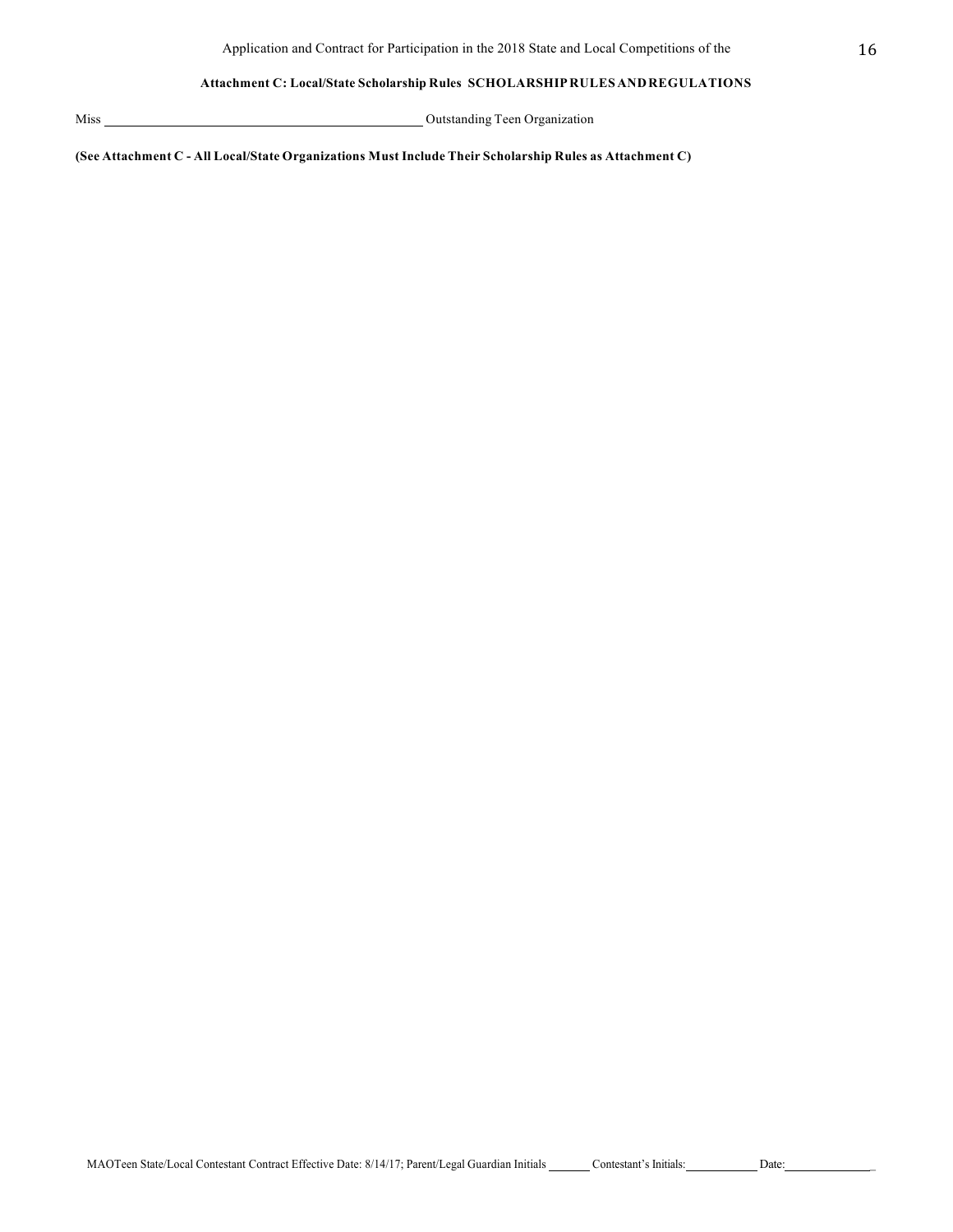### **Attachment D**

### **MAOTeen, Inc. Contestant Social Media Policies**

The MAOTeen Contract is very clear regarding inappropriate behavior of ANY type, wherever it is found. This document specifically addresses social media. Once you make the decision to participate in our program, your past and present is a determining factor in your eligibility. If inappropriate language, photos, videos, or any other form of communication are discovered, your eligibility is at the sole discretion of the MAOTeen organization. This is a zero-tolerance policy that will be enforced.

If you have questions regarding the appropriateness of your social media posts, language, photos, videos, etc., ask yourself these questions: "Can I stand on stage in front of the MAOTeen judges and show them my social media posts? Can I repeat the language that I have used?" If the answer is "no", this organization is not for you.

Please refer to the following clauses in our contract regarding this issue:

- 1.1. (2) recognizing and honoring the traits of honesty, good character, talent, poise, intellect, leadership and good judgment in the teens of America who enter the competition (the "Contestants"); and (3) enabling the Contestants to serve as role models for other teens with similar goals and personal characteristics.
- 2.6. **Personal Characteristics**. I understand that in order to be eligible to compete in the National Finals, I hereby certify to the Personal Characteristics set forth in this section:
	- 2.6.4. Good Character. I am of good moral character and I have not been involved at any time in any act of moral turpitude.
	- 2.6.6. Prior Conduct. I have never performed any act or engaged in any activity or employment that is or could reasonably be characterized as dishonest, immoral, or indecent.
- 6.8. **Termination of Eligibility**. I understand and agree that if:
	- 6.8.3. I fail to conduct myself in a manner, which, in the sole and exclusive judgment of MAOTeen, is consistent with the standards and dignity of the Program. (I will be disqualified.)

The following are the official guidelines for participating in social media for any participant in a Local, State, or National MAOTeen, Inc. competition. If you're creating or contributing to blogs, wikis, social networks, virtual worlds, or any other kind of social media, these guidelines are for you.

As a member of the MAOTeen community, you are representing the organization when you are participating in social computing. Posting as a representative of the MAOTeen family is not a right but an opportunity, so please treat it seriously and with respect.

### 1. **Disclose**

Your honesty—or dishonesty—will be quickly noticed in the social media environment. Please represent MAOTeen, Inc. ethically and with integrity.

- **Be transparent:** Use your real name, identify that you are associated with MAOTeen, and be clear about your role.
- **Be truthful:** If you have a vested interest in something you are discussing, be the first to point it out and be specific about what it is.
- **Be yourself**: Stick to your area of expertise; write what you know. If you publish to a website outside MAOTeen, please use a disclaimer something like this: "The postings on this site are my own and don't necessarily represent MAOTeen's positions, strategies, or opinions."
- **Be conscientious:** Keep in mind that what you write is your responsibility and failure to abide by these guidelines could put your relationship with MAOTeen, Inc. at risk.
- **There** is no clear line between your association with MAOTeen and your personal life. Always be honest and respectful in both capacities. With the ease of tracing authors back from their posts and the amount of information online, finding the actual identity of a poster from a few posts and a screen name is not impossible. This creates an avenue for outside parties to link your personal writings to those you've done as a MAOTeen representative. Always write as if everyone knows you. Never write anything you wouldn't say out loud to all parties involved.

## 2. **Protect**

Remember, if you're online, you're on the record—everything on the Internet is public and searchable. **What you post is ultimately your responsibility**.

- **Don't slam the competition (or MAOTeen)**: Play nice. Anything you publish must be true and not misleading, and all claims regarding MAOTeen must be substantiated and approved.
- **Don't over share**: Be careful out there—once you hit "share," you usually can't get it back. Plus, being judicious will help make your content more crisp and audience-relevant.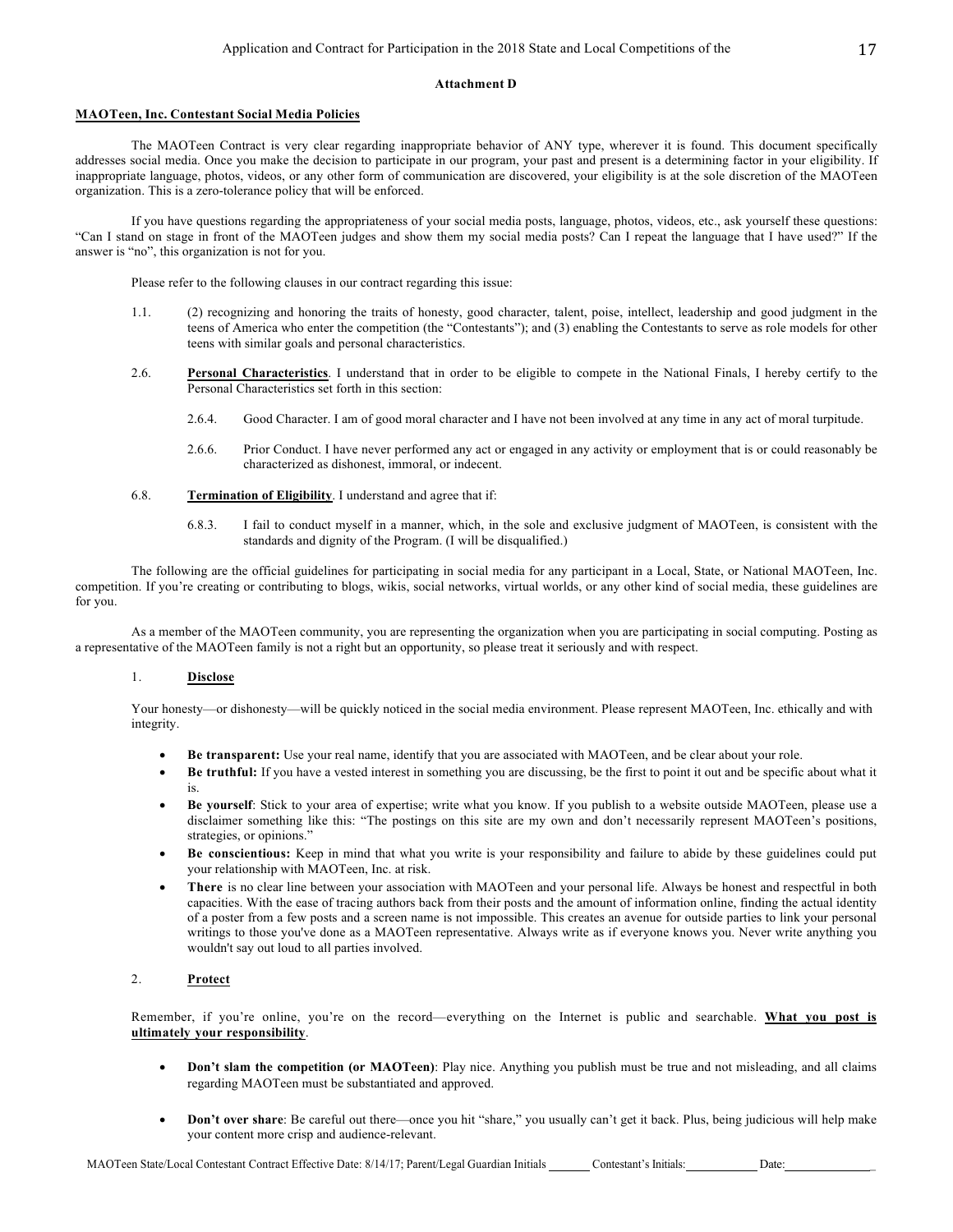- **Did you mess up?** If you make a mistake, admit it. Be upfront and be quick with your correction. If you're posting to a blog, you may choose to modify an earlier post—just make it clear that you have done so.
- **Avoid hazardous materials.** *Do not post or link to any materials that are defamatory, harassing, or indecent!*
- **Don't promote other brands with our brand.**

Do not promote personal projects or endorse brands, causes or opinions when posting as a representative of MAOTeen unless you have received approval from your Executive Director or the MAOTeen national office.

• **Always trackback.** When reposting or referencing a post on one of MAOTeen's online sites, provide a link to the original post or story.

## 3. **Use Common Sense**

#### • **Perception is reality.**

In online social networks, the lines between public and private/personal are blurred. Just by identifying yourself as a MAOTeen representative you are creating perceptions about your expertise and about MAOTeen. Do us all proud.

#### • **The Internet is not anonymous, nor does it forget.**

Everything written on the Web can be traced back to its author one way or another and very easily. Information is backed up often and repeatedly, and posts in one forum are usually replicated in others through trackbacks and reposts or references.

### • **Do not return fire.**

If a negative post or comment is found online about MAOTeen or yourself, do not counter with another negative post. Instead, publicly offer to remedy the situation through positive action. Seek help from your parents, your Local/State Executive Director, or the MAOTeen office in defusing these types of situations.

### **REMEMBER!**

Everything you post on any form of social media is public information, whether you like it or not. It is a permanent record of your character, personality, moral beliefs, behavior, and reputation. If you have ANY doubt that what you are about to post may come back to haunt you, DON'T POST IT!